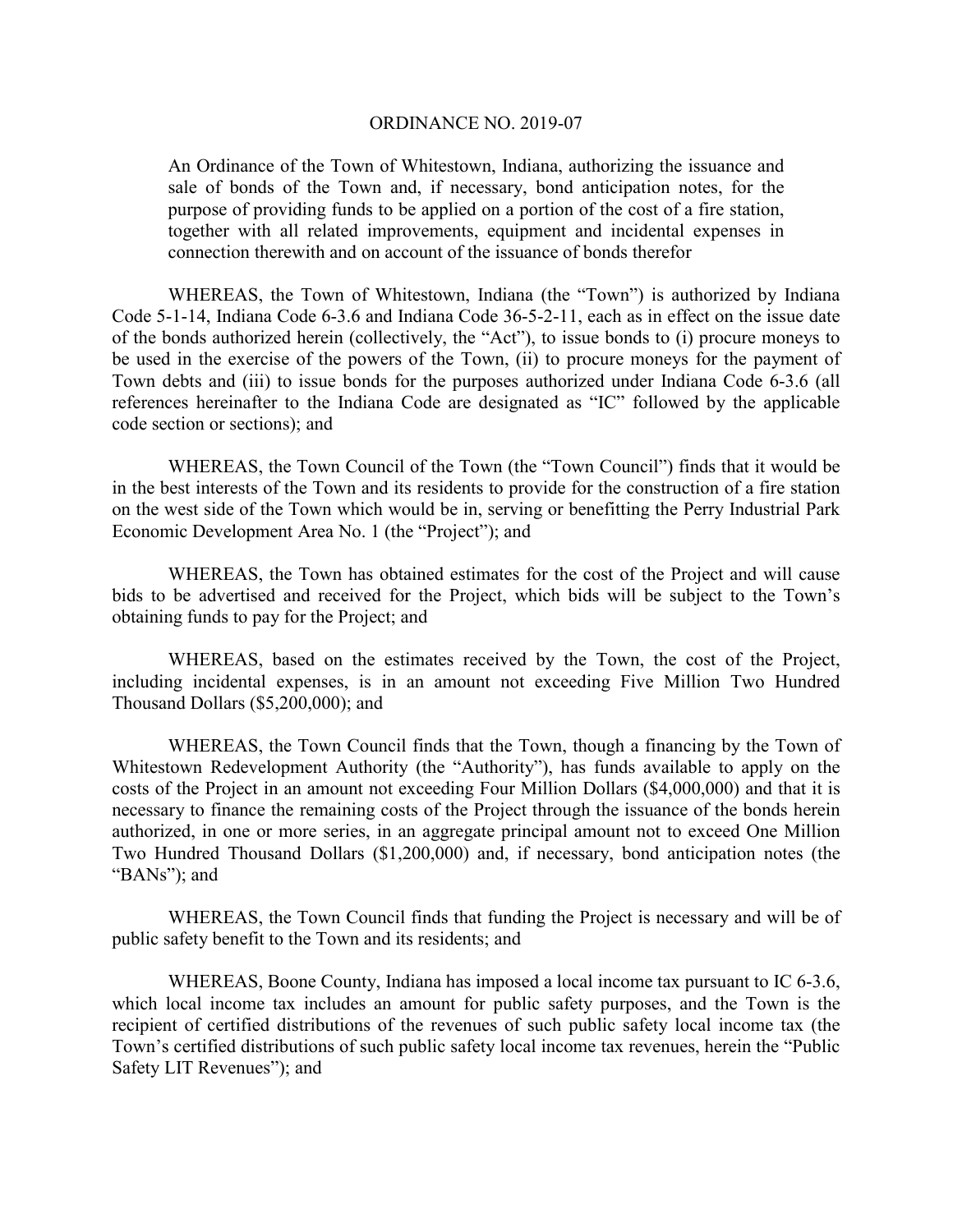WHEREAS, pursuant to IC 6-3.6 and IC 5-1-14-4 the Town is authorized to pledge the Public Safety LIT Revenues to the payment of obligations issued for public safety purposes; and

WHEREAS, the Town Council finds that the Town has, pursuant to its Ordinance No. 2018-17 adopted on July 11, 2018 (the "2018 Pledge Ordinance"), previously pledged the Public Safety LIT Revenues to the payment of a portion of the lease rentals due under the lease between the Town of Whitestown Redevelopment Commission (the "Commission") and the Authority, dated as of June 25, 2014, as amended by a First Amendment to Lease dated as of September 12, 2018 (the "Outstanding Lease"), which secures the Authority's Lease Rental Revenue Bonds, Series 2018, dated December 12, 2018, now outstanding in the principal amount of \$6,310,000 (the "2018 Bonds"); and

WHEREAS, the 2018 Pledge Ordinance permits the issuance of additional obligations payable from the Public Safety LIT Revenues ranking on a parity with the Outstanding Lease, and the Town, based on the advice of its financial advisor, has determined that the bonds herein authorized will constitute a first charge against the Public Safety LIT Revenues, on a parity with the pledge of Public Safety LIT Revenues to the payment of lease rentals on the Outstanding Lease; and

WHEREAS, the Town has determined that in order to market the bonds herein authorized, in addition to the pledge of Public Safety LIT Revenues, it is necessary to pledge to the payment of debt service on the bonds to the extent such Public Safety LIT Revenues are not sufficient, an ad valorem property tax on all taxable property, both real and personal, within the Town; and

WHEREAS, the bonds to be issued pursuant to this ordinance are to be issued subject to the provisions of the laws of the State of Indiana, including, without limitation the Act, and the terms and restrictions of this ordinance; and

WHEREAS, the Town desires to authorize the issuance of BANs hereunder, if necessary, payable solely from the proceeds of the bonds issued hereunder and, as to interest only, capitalized interest and/or Public Safety LIT Revenues, and to authorize the refunding of said BANs, if issued; and

WHEREAS, Section 1.150-2 of the Treasury Regulations on Income Tax (the "Reimbursement Regulations") specifies conditions under which a reimbursement allocation may be treated as an expenditure of bond proceeds, and the Town intends by this ordinance to qualify amounts advanced by the Town to the Project for reimbursement from proceeds of the BANs or the bonds in accordance with the requirements of the Reimbursement Regulations; and

WHEREAS, the total indebtedness of the Town, excluding the amount of the bonds authorized by this ordinance (assuming all such indebtedness constitutes debt in the constitutional sense under the Indiana Constitution), is \$1,010,000 and does not exceed any constitutional or statutory limitations on indebtedness, and the net assessed valuation of taxable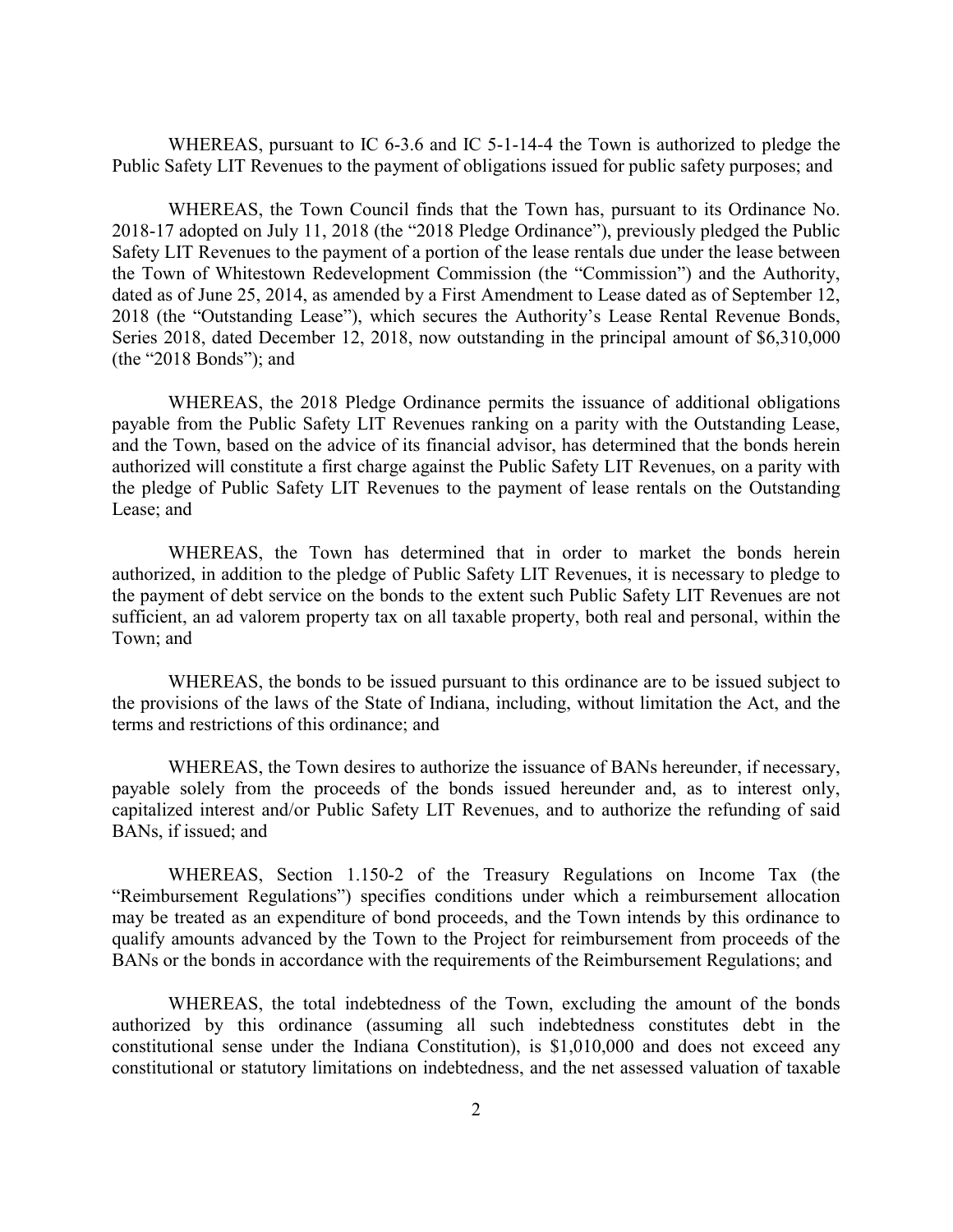property in the Town, as shown by the last complete and full assessment for state and county taxes is \$636,150,790; such assessment and outstanding indebtedness amounts shall be verified at the time of payment for and delivery of the bonds herein authorized; and

WHEREAS, the Town Council now finds that all conditions precedent to the adoption of an ordinance authorizing the issuance of said bonds and BANs have been complied with in accordance with the provisions of the Act; now, therefore,

# BE IT ORDAINED BY THE TOWN COUNCIL OF THE TOWN OF WHITESTOWN, INDIANA, THAT:

Section 1. Authorization of Project. The Town proceed with the Project as set forth in this ordinance. The cost of the Project shall not exceed Five Million Two Hundred Thousand Dollars (\$5,200,000), of which a portion of the costs thereof shall be funded with proceeds of the bonds herein authorized and, if necessary, BANs, in a maximum principal amount not to exceed One Million Two Hundred Thousand Dollars (\$1,200,000), plus investment earnings on the BAN and bond proceeds, without further authorization of the Town Council. The Project shall be constructed and the BANs and bonds herein authorized shall be issued pursuant to and in accordance with the Act.

Section 2. Issuance of BANs. The Town shall issue, if necessary, its BANs for the purpose of procuring interim financing to apply on the costs of the Project, capitalized interest, if necessary, and to pay cost of issuance. The Town may issue its BANs in an aggregate principal amount not to exceed One Million Two Hundred Thousand Dollars (\$1,200,000) to be designated "Public Safety Local Income Tax Revenue Bond Anticipation Notes, Series 20\_\_", to be completed with the year in which issued. The BANs shall be sold at not less than 98.5% of their par value, numbered consecutively from 1 upward and shall be in denominations of (i) Five Thousand Dollars (\$5,000) each or integral multiples thereof or (ii) One Hundred Thousand Dollars (\$100,000) and any Five Thousand Dollar (\$5,000) integral multiple in excess thereof, as determined by the Clerk-Treasurer, with the advice of the Town's financial advisor. The BANs shall be dated as of the date of delivery thereof and shall bear interest at a rate not to exceed 6.0% per annum (the exact rate or rates to be determined through negotiations with the purchaser of the BANs) payable either upon maturity or redemption. Interest on the BANs may, as determined by the Clerk-Treasurer, with the advice of the Town's financial advisor, also be payable semiannually on June 30 and December 31 of each year, commencing on either the first June 30 or the first December 31 following delivery of the BANs.

The BANs will mature no later than five (5) years after their date of delivery. The BANs are subject to renewal or extension at an interest rate or rates not to exceed 6.0% per annum (the exact rate or rates to be negotiated with the purchaser of the BANs). The term of the BANs and all renewal BANs may not exceed five (5) years from the date of delivery of the initial BANs. The BANs shall be registered in the name of the purchasers thereof. Interest on the BANs shall be calculated according to a 360-day calendar year containing twelve 30-day months.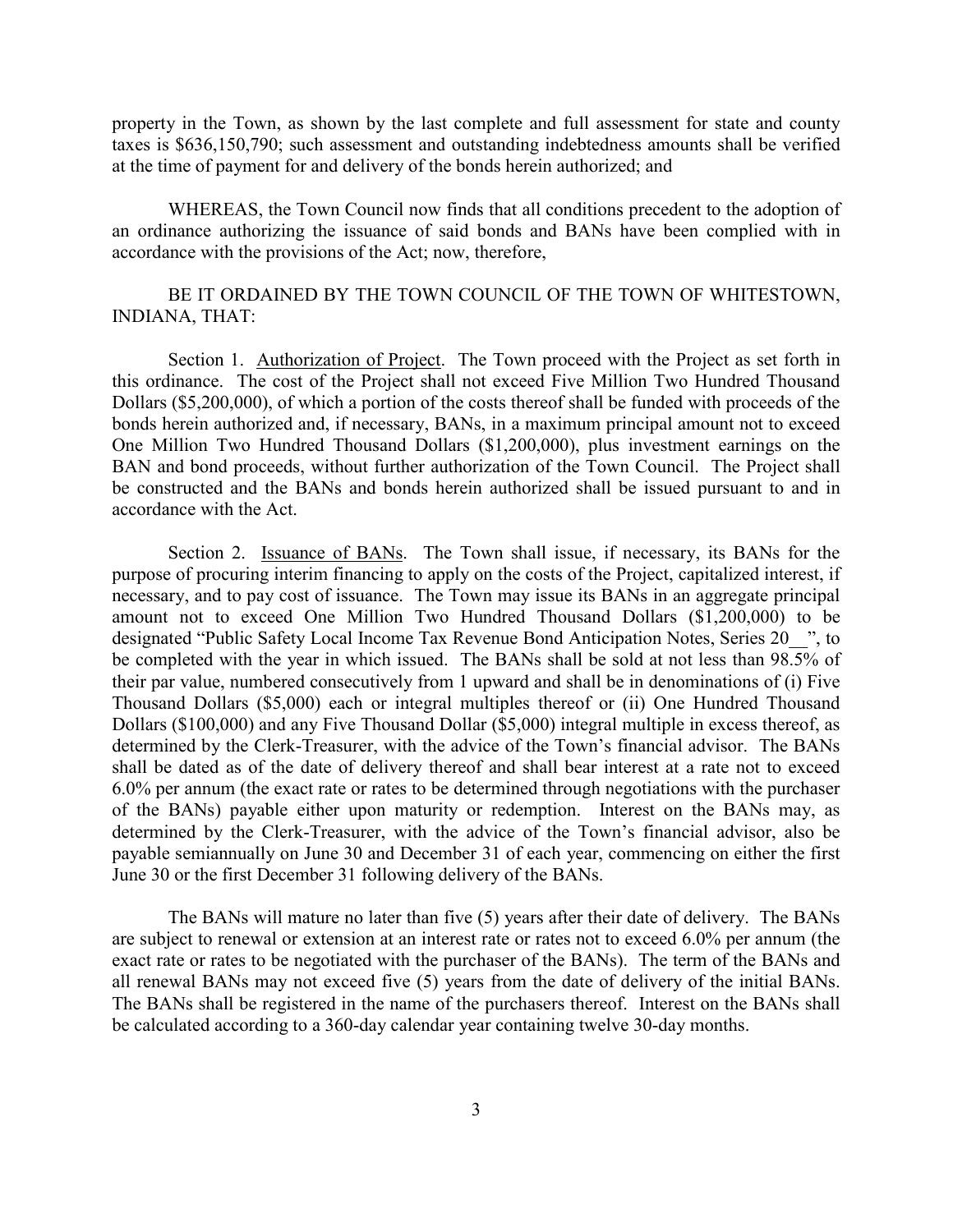The BANs shall be issued pursuant to IC 5-1.5-8-6.1 if sold to the Indiana Bond Bank or pursuant to IC 5-1-14-5 if sold to a financial institution or any other purchaser. The Town shall pledge to the payment of the principal of and interest on the BANs the proceeds from the issuance of revenue bonds pursuant to and in the manner prescribed by the Act.

Interest on the BANs may, as determined by the Clerk-Treasurer with the advice of the Town's financial advisor, also be payable from capitalized interest and/or Public Safety LIT Revenues. Any pledge of Public Safety LIT Revenues to the payment of interest on the BANs shall be junior and subordinate to the payment of the Outstanding Lease, any bonds issued pursuant to this ordinance and any additional parity obligations issued in the future pursuant to Section 16 of this ordinance. The BANs shall rank on a parity with respect to the pledge of Public Safety LIT Revenues in the event more than one (1) series of BANs is outstanding and secured, with respect to the payment of interest thereon, by the Public Safety LIT Revenues.

Section 3. Issuance of Bonds. The Town shall issue its bonds, in one or more series, in the aggregate principal amount not to exceed One Million Two Hundred Thousand Dollars (\$1,200,000) to be designated "Public Safety Local Income Tax Revenue Bonds, Series 20\_\_\_ ", to be completed with the year in which issued and, if applicable, appropriate series designation (the "Bonds"), for the purpose of procuring funds to apply on the costs of the Project, refunding the BANs, if issued, funding a debt service reserve, if necessary, and costs of issuance of the Bonds. If the Bonds are sold in more than one series, any sale and issuance of Bonds which follows the issuance of the first series of Bonds hereunder shall be subject to the requirements established by Section 16 of this ordinance.

The Bonds shall be issued and sold at a price not less than 98.5% of the par value thereof. The Bonds shall be issued in fully registered form in denominations of (i) Five Thousand Dollars (\$5,000) each or integral multiples thereof or (ii) One Hundred Thousand Dollars (\$100,000) and any Five Thousand Dollar (\$5,000) integral multiple in excess thereof, as determined by the Clerk-Treasurer, with the advice of the Town's financial advisor. The Bonds shall be numbered consecutively from 1 up and shall be originally dated as of their date of delivery. The Bonds shall bear interest at a rate or rates not exceeding 6.0% per annum (the exact rate or rates to be determined by bidding). The interest on the Bonds shall be payable semiannually on June 30 and December 31 in each year, commencing on either the first June 30 or the first December 31 following the date of delivery of the Bonds, as determined by the Clerk-Treasurer, with the advice of the Town's financial advisor. The principal of the Bonds shall be payable in lawful money of the United States of America at the principal office of the Paying Agent (as hereinafter defined). The Bonds shall mature semiannually on June 30 and December 31 of each year, or be subject to mandatory sinking fund redemption on June 30 and December 31 of each year, over a period ending no later than twenty (20) years after the issuance of the Bonds. The Bonds shall mature in such amounts that will produce either (i) as level annual debt service as practicable taking into account the denominations of the Bonds or (ii) as level annual debt service as practicable taking into account the denominations of the Bonds and the annual rentals on the Outstanding Lease, as determined by the Clerk-Treasurer, with the advice of the Town's financial advisor, prior to the sale of the Bonds.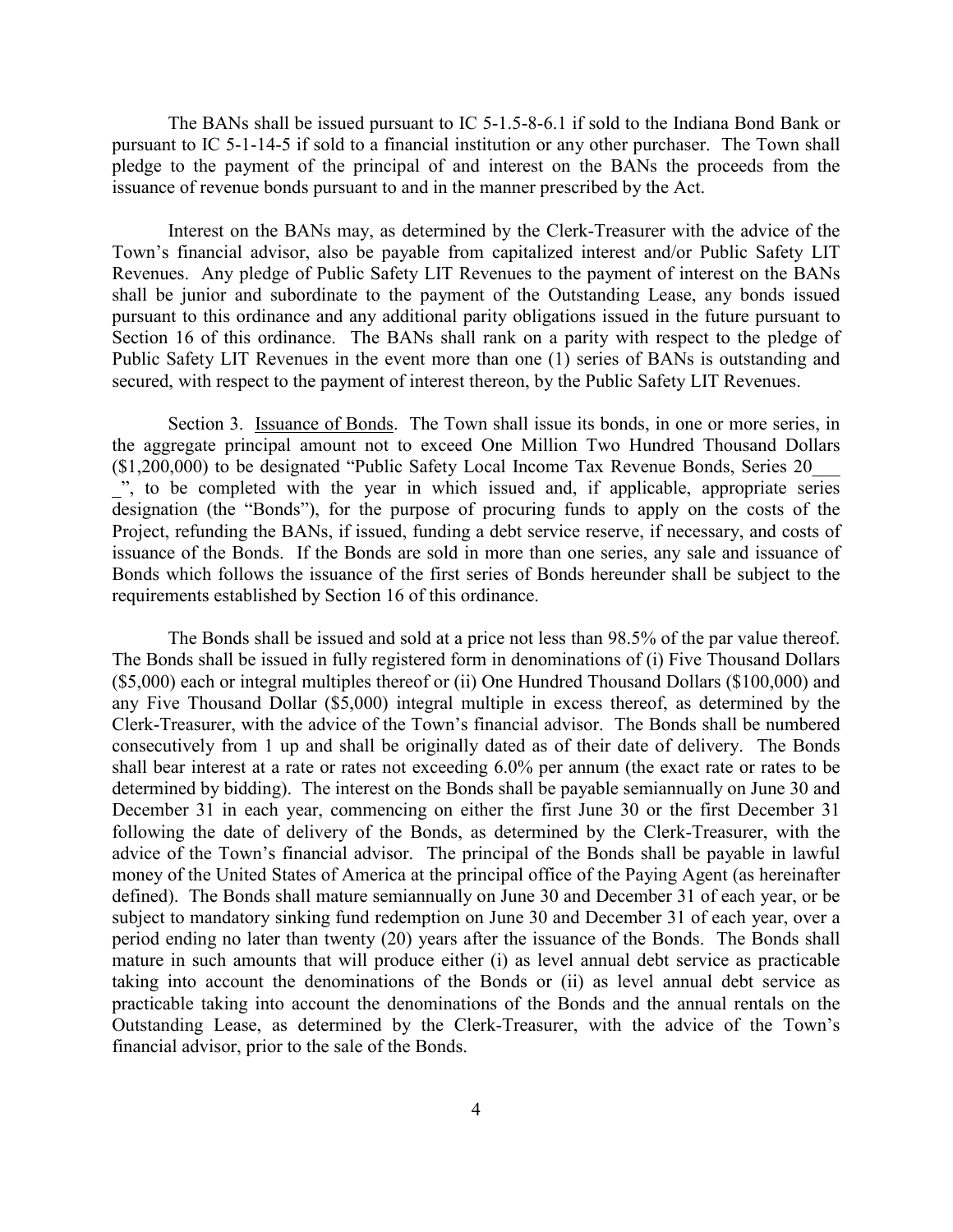All or a portion of the Bonds may be issued as one or more term bonds, upon election of the purchaser. Such term bonds shall have a stated maturity or maturities consistent with the maturity schedule determined in accordance with the preceding paragraph, on the dates as determined by the purchaser, but in no event later than the last serial maturity date of the Bonds as determined in the preceding paragraph. The term bonds shall be subject to mandatory sinking fund redemption and final payment(s) at maturity at 100% of the principal amount thereof, plus accrued interest to the redemption date, on principal payment dates which are hereafter determined in accordance with the preceding paragraph.

The Bonds will be payable solely from and constitute a first charge against the Public Safety LIT Revenues, on a parity with the pledge of the Public Safety LIT Revenues to the Outstanding Lease, and, to the extent the Public Safety LIT Revenues are not sufficient, from an ad valorem property tax to be levied on all taxable property, both real and personal, within the Town. Interest on the Bonds shall be calculated according to a 360-day calendar year containing twelve 30-day months.

Section 4. Registrar and Paying Agent. The Clerk-Treasurer is hereby authorized to select and appoint a qualified financial institution to serve as Registrar and Paying Agent for the Bonds and the BANs, which Registrar is hereby charged with the responsibility of authenticating the Bonds (the "Registrar" or "Paying Agent"). The Clerk-Treasurer is hereby authorized to enter into such agreements or understandings with such institution as will enable the institution to perform the services required of a Registrar and Paying Agent. The Clerk-Treasurer is further authorized to pay such fees as the institution may charge for the services it provides as Registrar and Paying Agent, and such fees may be paid from the Bond Fund (as hereinafter defined) established to pay the principal of and interest on the Bonds as fiscal agency charges. As to the BANs and as to the Bonds, if sold to a purchaser that does not object to such designation, the Clerk-Treasurer may serve as Registrar and Paying Agent and is, in such case, hereby charged with the duties of a Registrar and Paying Agent.

The principal of the Bonds shall be payable at the principal office of the Paying Agent and all payments of interest on the Bonds shall be paid by check mailed one business day prior to the interest payment date to the registered owners thereof, as of the fifteenth  $(15<sup>th</sup>)$  day immediately preceding each interest payment date (the "Record Date"), at the addresses as they appear on the registration books kept by the Registrar or at such other address as is provided to the Paying Agent in writing by such registered owner on or before such Record Date. If payment of principal or interest is made to a depository, payment shall be made by wire transfer on the payment date in same-day funds. If the payment date occurs on a date when financial institutions are not open for business, the wire transfer shall be made on the next succeeding business day. The Paying Agent shall be instructed to wire transfer payments by 1:00 p.m. (New York City time) so such payments are received at the depository by 2:30 p.m. (New York City time).

All payments on the BANs and Bonds shall be made in any coin or currency of the United States of America, which on the date of such payment, shall be legal tender for the payment of public and private debts.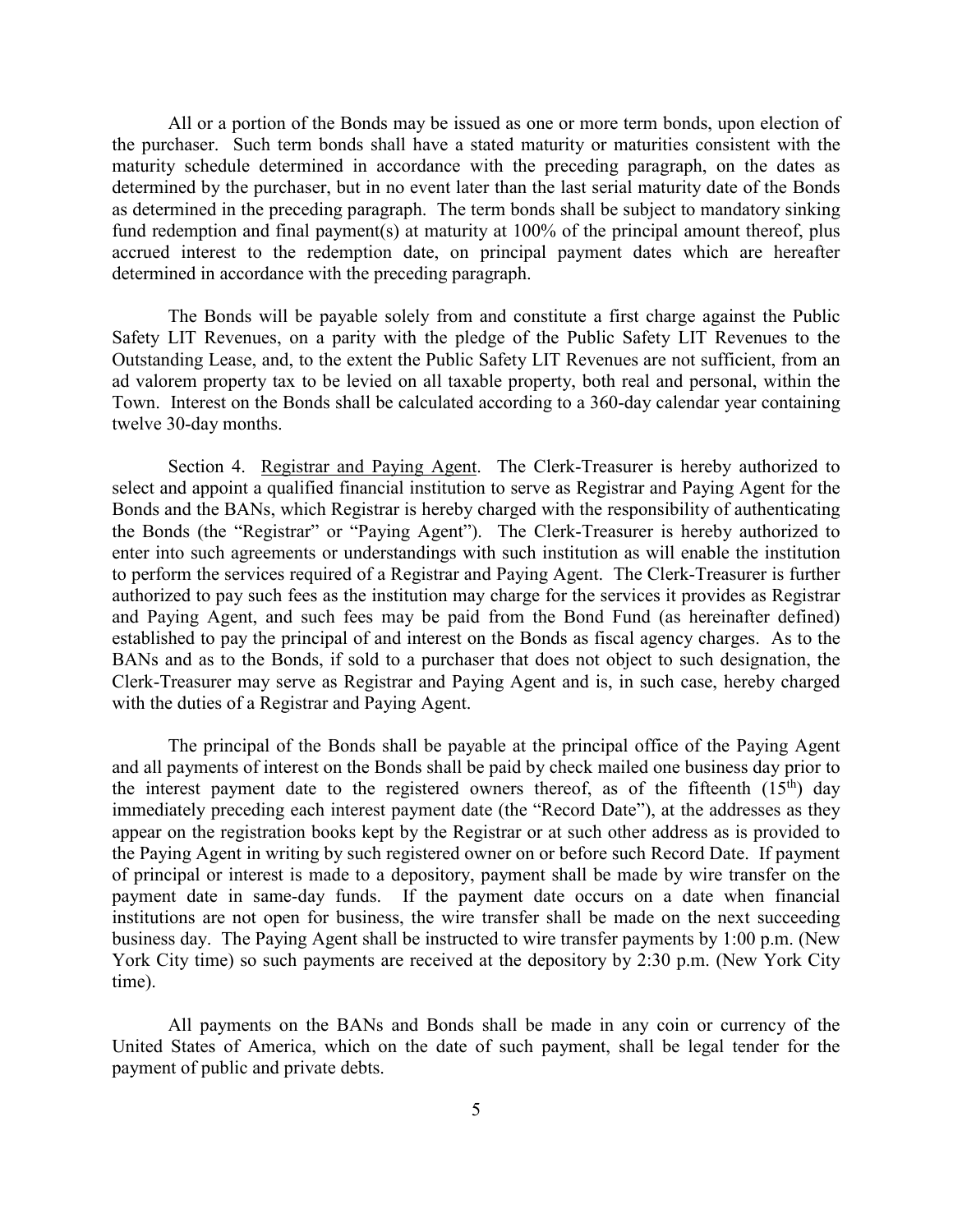Each Bond shall be transferable or exchangeable only upon the books of the Town kept for that purpose at the principal office of the Registrar, by the registered owner thereof in person, or by its attorney duly authorized in writing, upon surrender of such Bond together with a written instrument of transfer or exchange satisfactory to the Registrar duly executed by the registered owner or its attorney duly authorized in writing, and thereupon a new fully registered Bond or Bonds in the same aggregate principal amount and of the same maturity shall be executed and delivered in the name of the transferee or transferees or the registered owner, as the case may be, in exchange therefor. The costs of such transfer or exchange shall be borne by the Town. The Town and the Registrar and Paying Agent for the Bonds may treat and consider the person in whose name such Bonds are registered as the absolute owner thereof for all purposes including for the purpose of receiving payment of, or on account of, the principal thereof and interest due thereon.

Interest on Bonds which are authenticated on or before the Record Date which precedes the first interest payment date shall be paid from their original date. Interest on Bonds authenticated subsequent to the Record Date which precedes the first interest payment date thereon shall be paid from the interest payment date to which interest has been paid as of the date on which such Bonds are authenticated, unless a Bond is authenticated between the Record Date and the interest payment date in which case the interest shall be paid from such interest payment date.

Section 5. Redemption of BANs. The BANs are prepayable by the Town, in whole or in part, on any date, upon twenty (20) days' notice to the owner of the BANs, without any premium. The Clerk-Treasurer is hereby authorized, with the advice of the Town's financial advisor, to negotiate with the purchaser of the BANs optional call protection on the BANs for a period not exceeding two (2) years from the date of initial delivery of the BANs. The terms of redemption of the BANs shall be reflected in the BANs.

Section 6. Redemption of Bonds. The Bonds are redeemable at the option of the Town, on any date, on thirty (30) days' notice, in whole or in part, in the order of maturity as determined by the Town, and by lot within a maturity, at face value with no premium, plus accrued interest to the date fixed for redemption. The Clerk-Treasurer is hereby authorized, with the advice of the Town's financial advisor, to determine the optional call protection on the Bonds, if any, and the exact redemption dates prior to the sale of the Bonds. The terms of redemption of the Bonds shall be reflected in the Bonds.

If any Bond is issued as a term bond, the Paying Agent shall credit against the mandatory sinking fund requirement for the Bonds maturing as term bonds, and corresponding mandatory redemption obligation, in the order determined by the Town, any Bonds maturing as term bonds which have previously been redeemed (otherwise than as a result of a previous mandatory redemption requirement) or delivered to the Registrar for cancellation or purchased for cancellation by the Paying Agent and not theretofore applied as a credit against any redemption obligation. Each Bond maturing as a term bond so delivered or canceled shall be credited by the Paying Agent at 100% of the principal amount thereof against the mandatory sinking fund obligation on such mandatory sinking fund date, and any excess of such amount shall be credited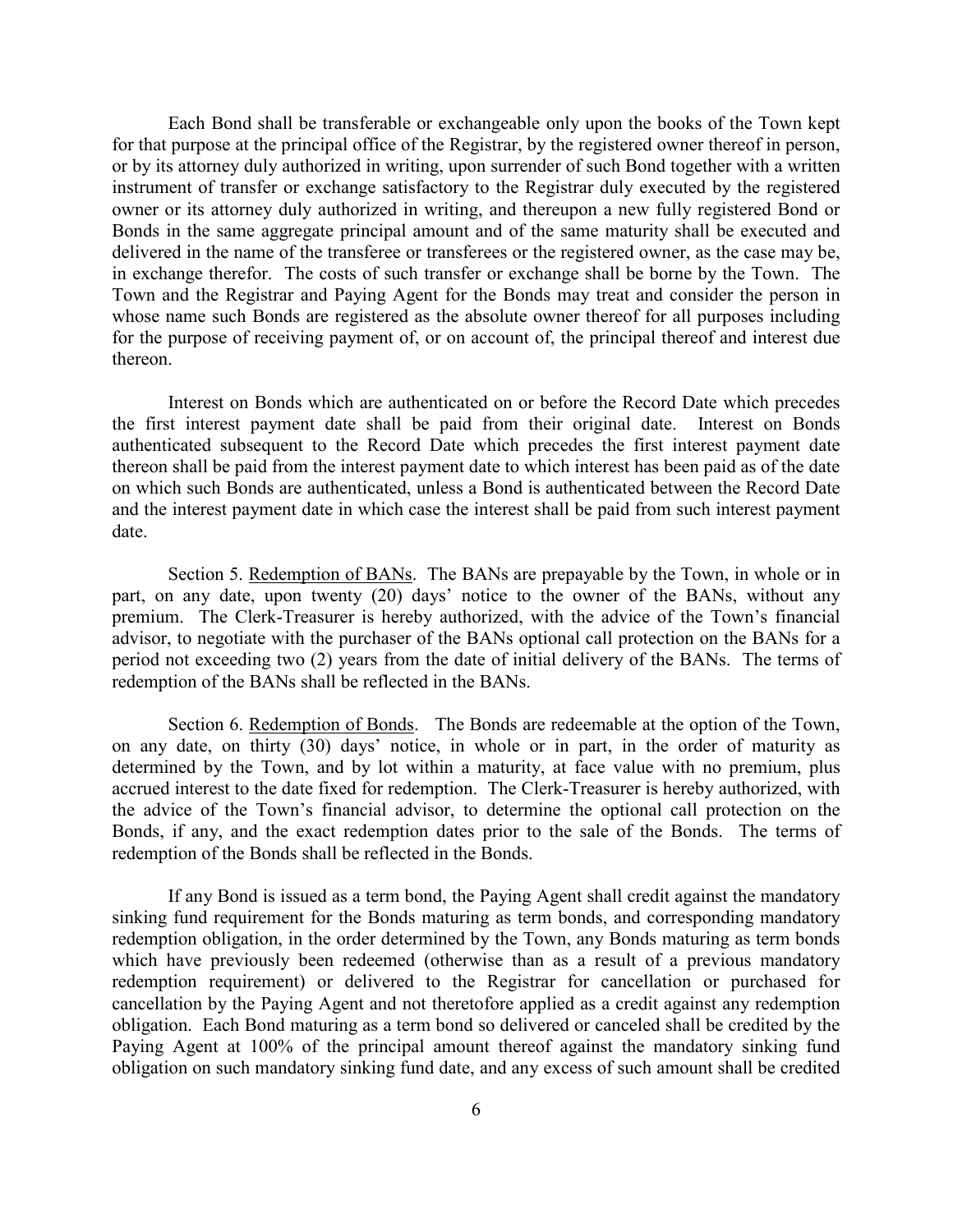on future redemption obligations, and the principal amount of the Bonds to be redeemed by operation of the mandatory sinking fund requirement shall be accordingly reduced; provided, however, the Paying Agent shall credit only such Bonds maturing as term bonds to the extent received on or before forty-five (45) days preceding the applicable mandatory redemption date.

Each \$5,000 principal amount shall be considered a separate Bond for purposes of optional and mandatory redemption. If less than an entire maturity is called for redemption, the Bonds to be called for redemption shall be selected by lot by the Registrar. If some Bonds are to be redeemed by optional redemption and mandatory sinking fund redemption on the same date, the Registrar shall select by lot the Bonds for optional redemption before selecting the Bonds by lot for the mandatory sinking fund redemption.

In either case, notice of redemption shall be given not less than thirty (30) days prior to the date fixed for redemption unless such redemption notice is waived by the owner of the Bond or Bonds redeemed. Such notice shall be mailed to the address of the registered owner as shown on the registration record of the Town as of the date which is forty-five (45) days prior to such redemption date. The notice shall specify the date and place of redemption and sufficient identification of the Bonds called for redemption. The place of redemption may be determined by the Town. Interest on the Bonds so called for redemption shall cease on the redemption date fixed in such notice if sufficient funds are available at the place of redemption to pay the redemption price on the date so named.

Section 7. Book-Entry Provisions. The Town may, upon the advice of its financial advisor, have the Bonds held by a central depository system pursuant to an agreement between the Town and The Depository Trust Company, New York, New York (the "DTC") and have transfers of the Bonds effected by book-entry on the books of the central depository system. In such case, the Bonds shall be issued in the name of Cede & Co., as nominee for DTC, as registered owner of the Bonds, and held in the custody of DTC and the terms and conditions of this Section 7 shall apply.

If the Bonds are held by DTC, a single certificate will be issued and delivered to DTC for each maturity of the Bonds. The actual purchasers of the Bonds ("Beneficial Owners") will not receive physical delivery of the Bond certificates except as provided herein. Beneficial Owners are expected to receive a written confirmation of their purchase providing details of each Bond acquired. For so long as DTC shall continue to serve as securities depository for the Bonds as provided herein, all transfers of beneficial ownership interests will be made by book-entry only, and no investor or other party purchasing, selling or otherwise transferring beneficial ownership of the Bonds is to receive, hold, or deliver any Bond certificate.

For every transfer and exchange of the Bonds, the Beneficial Owner may be charged a sum sufficient to cover such Beneficial Owner's allocable share of any tax, fee, or other governmental charge that may be imposed in relation thereto. Bond certificates are required to be delivered to and registered in the name of the Beneficial Owner, under the following circumstances: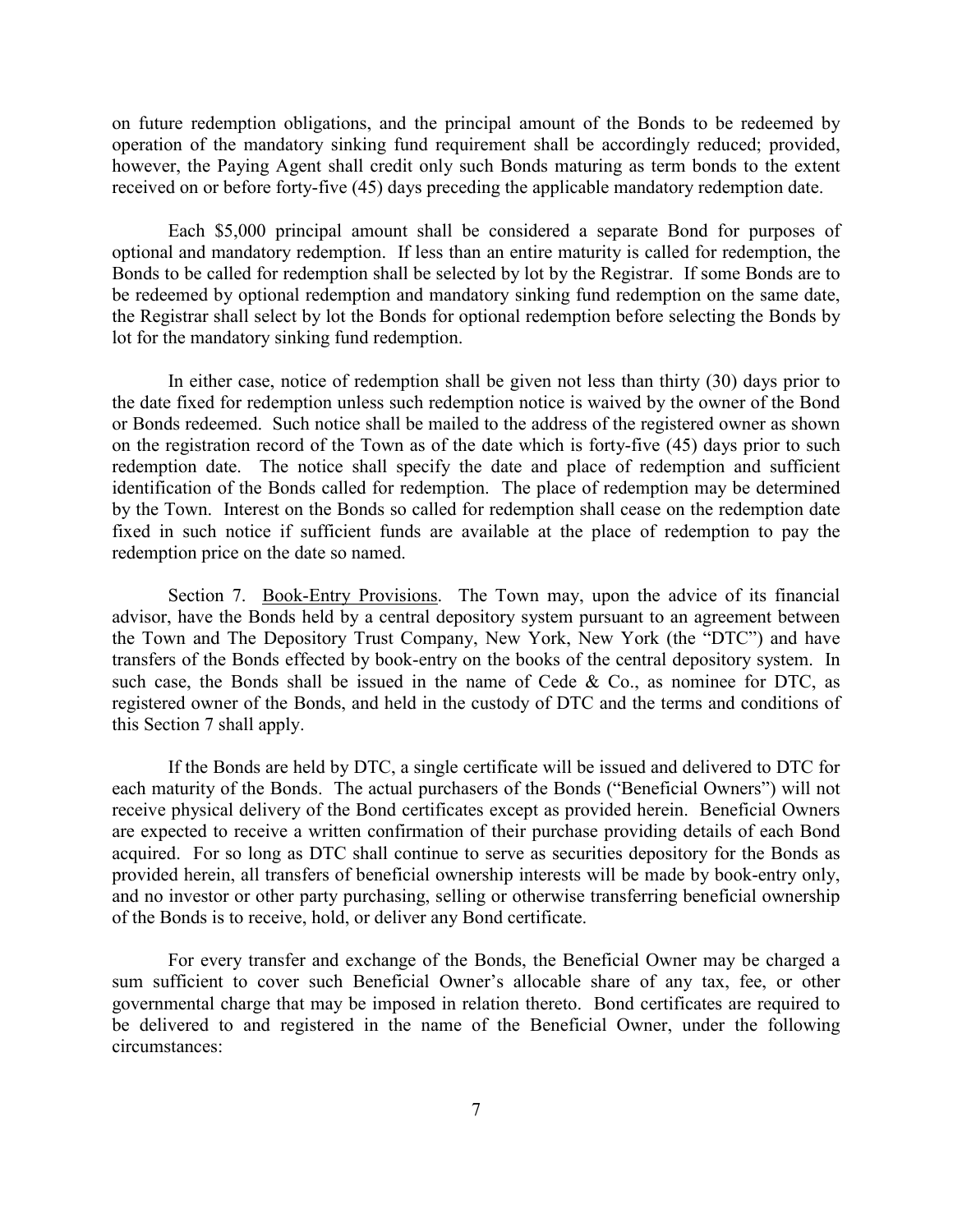(i) DTC determines to discontinue providing its service with respect to the Bonds (such a determination may be made at any time by giving thirty (30) days' notice to the Town and the Registrar and discharging its responsibilities with respect thereto under applicable law), or

(ii) the Town determines that continuation of the system of book-entry transfers through DTC (or a successor securities depository) is not in the best interests of the Beneficial Owners.

The Town and the Registrar will recognize DTC or its nominee as the holder of the Bonds for all purposes, including notices and voting. The Town and the Registrar covenant and agree, so long as DTC shall continue to serve as securities depository for the Bonds, to meet the requirements of DTC with respect to required notices and other provisions of a Letter of Representations between the Town and DTC. If necessary to comply with the terms and provisions of the Letter of Representations, a supplemental ordinance shall be adopted to amend this ordinance as necessary.

The Registrar is authorized to rely conclusively upon a certificate furnished by DTC and corresponding certificates from DTC participants and indirect participants as to the identity of, and the respective principal amount of Bonds beneficially owned by, the Beneficial Owner or Beneficial Owners.

The Town may, upon the advice of its financial advisor, have the BANs held in the custody of DTC. In such case, the aforementioned terms and conditions of this Section 7 shall apply to the BANs.

Section 8. Execution of Bonds and BANs; Pledge of Public Safety LIT Revenues to Bonds. The BANs and Bonds shall be signed in the name of the Town by the manual or facsimile signature of the Town Council President and attested by the manual or facsimile signature of the Clerk-Treasurer of the Town, who shall affix the seal of said Town to each of said Bonds and BANs manually or shall have the seal imprinted or impressed thereon by facsimile. These officials, by the signing of a Signature and No Litigation Certificate, shall adopt as and for their own proper signatures their facsimile signatures appearing on said Bonds and BANs. In case any officer whose signature or facsimile signature appears on the Bonds or BANs shall cease to be such officer before the delivery of the Bonds or BANs, the signature of such officer shall nevertheless be valid and sufficient for all purposes the same as if such officer had remained in office until such delivery. The Bonds shall also be authenticated by the manual signature of an authorized representative of the Registrar and no Bond shall be valid or become obligatory for any purpose until the certificate of authentication thereon has been so executed.

The Bonds, as to both principal and interest, shall be payable from and secured by an irrevocable pledge of and shall constitute a first charge upon the Public Safety LIT Revenues, on a parity with the pledge of the Public Safety LIT Revenues to the Outstanding Lease, and, to the extent the Public Safety LIT Revenues are not sufficient, from an ad valorem property tax to be levied on all taxable property, both real and personal, within the Town. The Town hereby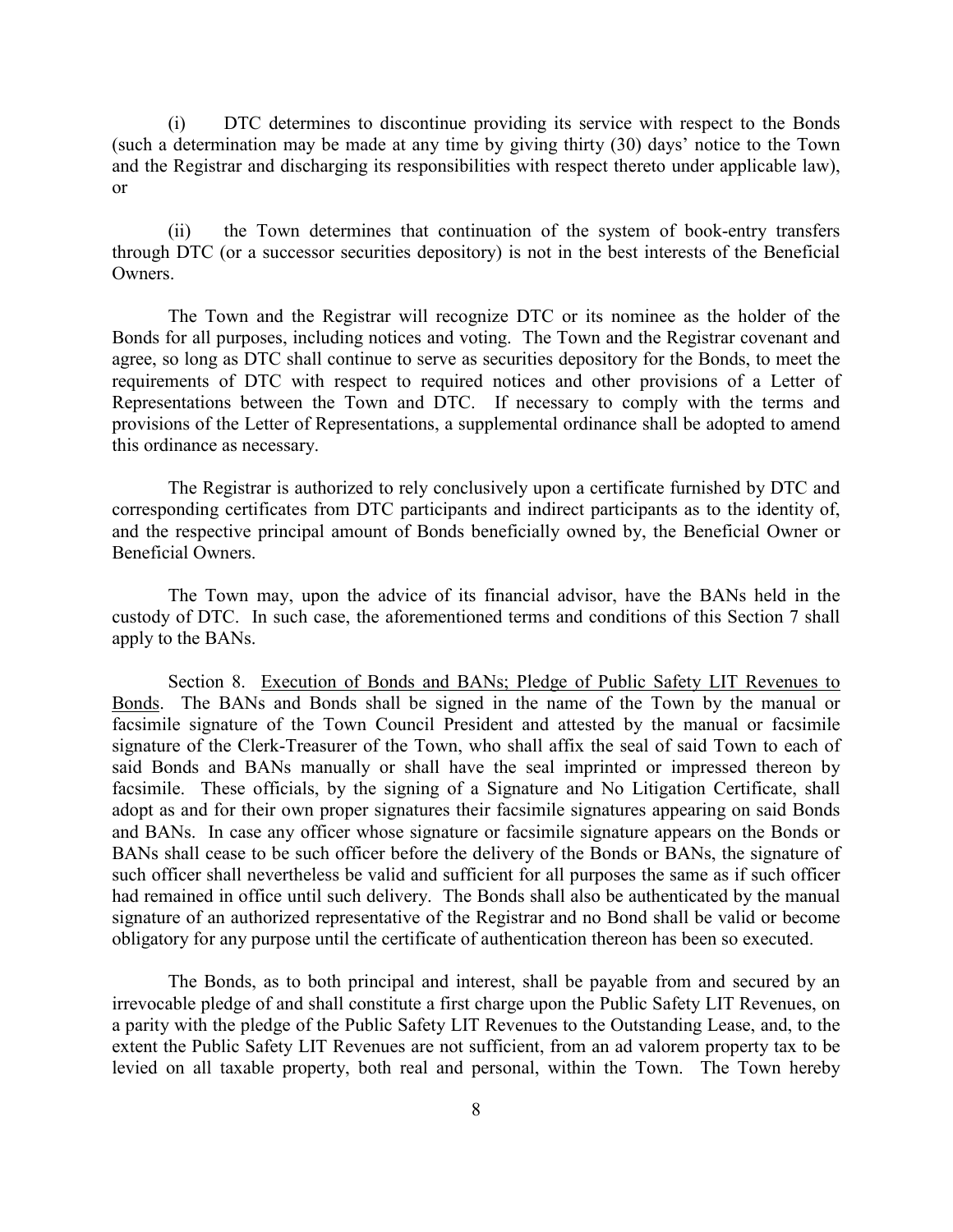irrevocably pledges the Public Safety LIT Revenues, on a parity with the pledge of the Public Safety LIT Revenues to the Outstanding Lease, and investment earnings on the Public Safety LIT Revenues to secure the payment of the interest on and principal of the Bonds, such pledge to be effective as set forth in IC 5-1-14-4 without recording or filing. In order to provide for the payment of the principal of and interest on the Bonds not otherwise paid from the Public Safety LIT Revenues, there shall be levied in each year upon all taxable property in the Town, real and personal, and collected a tax in an amount and in such manner sufficient to meet and pay the principal of and interest on the Bonds as they become due and the proceeds of this tax are hereby pledged solely to the payment of the Bonds. Such tax shall be deposited first, before any other deposits of tax revenues by the Town, into the Bond and Interest Account of the Bond Fund established in Section 13 of this ordinance and used to pay the principal of and interest on the Bonds, when due, together with any fiscal agency charges.

The Bonds are within every limit of indebtedness of the Town as prescribed by the constitution of the State of Indiana. The Town shall not be obligated to pay the Bonds or the interest thereon except from the Public Safety LIT Revenues and, to the extent the Public Safety LIT Revenues are not sufficient, the ad valorem property tax described above, deposited in the Bond Fund, and the Bonds shall not constitute a general obligation of the Town. The Bonds and BANs shall have all of the qualities of negotiable instruments under the laws of the State of Indiana subject to the provisions for registration herein.

Section 9. Form of Bonds. The form and tenor of the Bonds shall be substantially as follows, all blanks to be filled in properly and all necessary additions and deletions to be made prior to delivery thereof:

## *Form of Bond*

[Unless this Bond is presented by an authorized representative of The Depository Trust Company to the Registrar or its agent for registration or transfer, exchange or payment, and any bond issued is registered in the name of Cede  $& Co.$  or such other name as requested by an authorized representative of The Depository Trust Company and any payment is made to Cede & Co., ANY TRANSFER, PLEDGE OR OTHER USE HEREOF FOR VALUE OR OTHERWISE BY OR TO ANY PERSON IS WRONGFUL since the registered owner hereof, Cede & Co., has an interest herein.]

No.

## UNITED STATES OF AMERICA

STATE OF INDIANA STATE OF INDIANA

# TOWN OF WHITESTOWN PUBLIC SAFETY LOCAL INCOME TAX REVENUE BOND, SERIES 20 [ ]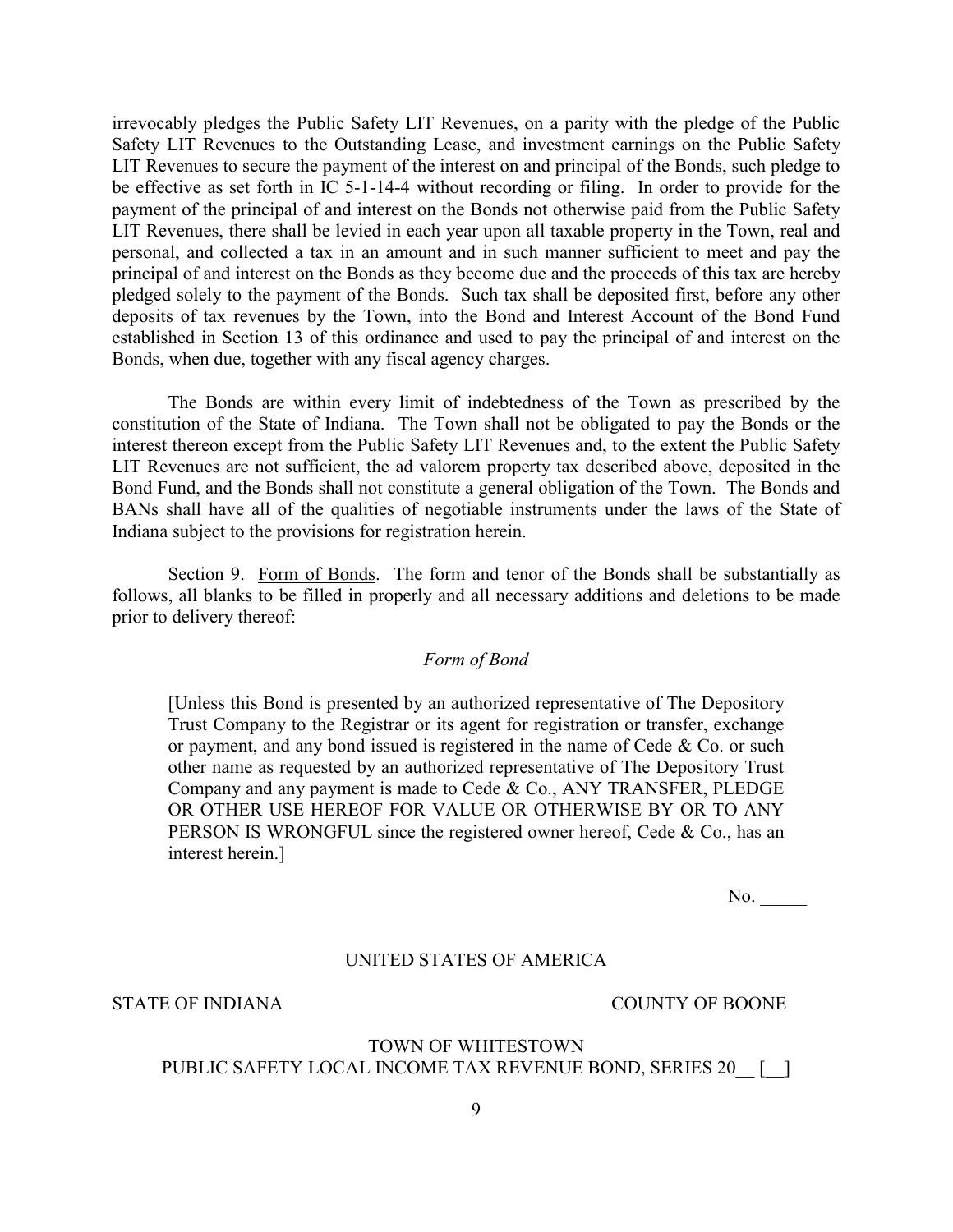Registered Owner:

Principal Sum:

The Town of Whitestown, Indiana (the "Town"), in Boone County, State of Indiana, for value received, hereby promises to pay to the Registered Owner (named above) or registered assigns, solely out of the special revenue fund hereinafter referred to, the Principal Sum set forth above on the Maturity Date set forth above (unless this Bond be subject to and shall have been duly called for redemption and payment as provided for herein), and to pay interest hereon until the Principal Sum shall be fully paid at the rate per annum specified above from the interest payment date to which interest has been paid next preceding the Authentication Date of this Bond unless this Bond is authenticated after the fifteenth day preceding an interest payment date and on or before such interest payment date in which case it shall bear interest from such interest payment date, or unless this Bond is authenticated on or before the subset of  $\cdot$  201  $\cdot$ , in which case it shall bear interest from the Original Date, which interest is payable semiannually on June 30 and December 31 of each year, beginning on 201. Interest shall be 30 and December 31 of each year, beginning on calculated according to a 360-day calendar year containing twelve 30-day months.

The principal of this Bond is payable at the principal office of (the "Registrar" or "Paying Agent"), in the  $\qquad \qquad$  of , Indiana. All payments of interest on this Bond shall be paid by check mailed one business day prior to the interest payment date to the registered owner hereof, as of the fifteenth  $(15<sup>th</sup>)$  day preceding such interest payment date, at the address as it appears on the registration books kept by the Registrar or at such other address as is provided to the Paying Agent in writing by the registered owner. If payment of principal or interest is made to a depository, payment shall be made by wire transfer on the payment date in same-day funds. If the payment date occurs on a date when financial institutions are not open for business, the wire transfer shall be made on the next succeeding business day. The Paying Agent shall wire transfer payments by 1:00 p.m. (New York City time) so such payments are received at the depository by 2:30 p.m. (New York City time). All payments on the Bond shall be made in any coin or currency of the United States of America, which on the dates of such payment, shall be legal tender for the payment of public and private debts.

THE TOWN SHALL NOT BE OBLIGATED TO PAY THIS BOND OR THE INTEREST HEREON EXCEPT FROM THE PUBLIC SAFETY LIT REVENUES, ON A PARITY WITH THE PLEDGE OF THE PUBLIC SAFETY LIT REVENUES TO THE OUTSTANDING LEASE (EACH AS DEFINED IN THE HEREINAFTER DEFINED ORDINANCE), AND, TO THE EXTENT THE PUBLIC SAFETY LIT REVENUES ARE NOT SUFFICIENT, FROM AN AD VALOREM PROPERTY TAX TO BE LEVIED ON ALL TAXABLE PROPERTY, BOTH REAL AND PERSONAL, WITHIN THE TOWN, DEPOSITED IN THE BOND FUND (AS DEFINED IN THE HEREINAFTER DEFINED ORDINANCE), AND INVESTMENT EARNINGS ON ANY CASH OR SECURITIES HELD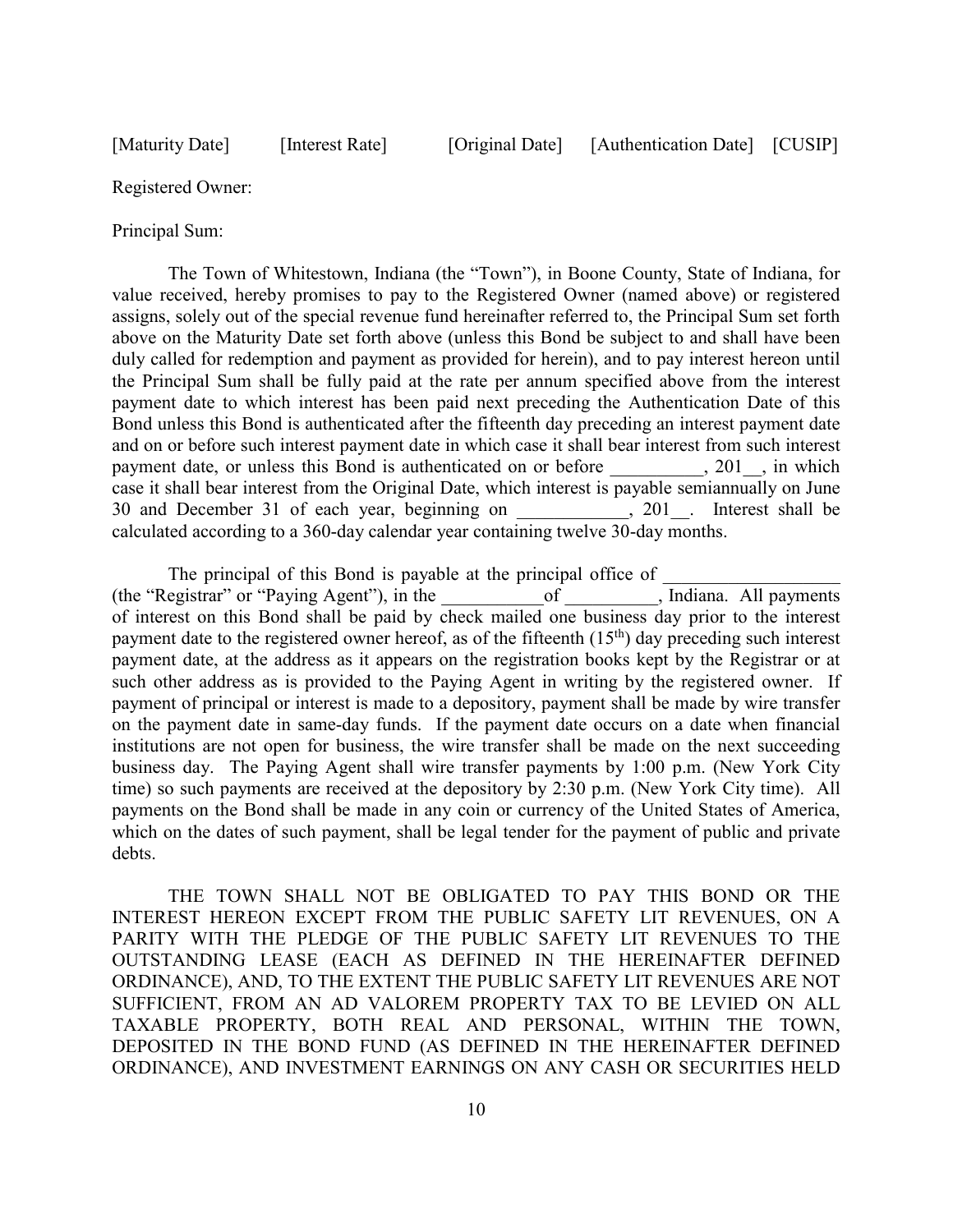IN THE BOND FUND, AND NEITHER THIS BOND NOR THE ISSUE OF WHICH IT IS A PART SHALL IN ANY RESPECT CONSTITUTE A GENERAL OBLIGATION OF THE TOWN.

This Bond is one of an authorized issue of Bonds of the Town of Whitestown, Indiana, of like tenor and effect, except as to numbering, interest rate, and dates of maturity, in the total amount of Dollars (\$  $\Box$ ) [for this series] (the "Bonds"), numbered from 1 up, issued for the purpose of providing funds to [refund interim notes issued in anticipation of the Bonds][and] be applied on a portion of the cost of a fire station, together with all related improvements, equipment and incidental expenses in connection therewith and on account of the issuance of the Bonds therefor, as authorized by an Ordinance adopted by the Town Council of the Town of Whitestown, Indiana, on the day of , 2019, entitled "An Ordinance of the Town of Whitestown, Indiana, authorizing the issuance and sale of bonds of the Town and, if necessary, bond anticipation notes, for the purpose of providing funds to be applied on a portion of the cost of a fire station, together with all related improvements, equipment and incidental expenses in connection therewith and on account of the issuance of bonds therefor" (the "Ordinance"), and in accordance with Indiana law, including without limitation Indiana Code 5-1-14, Indiana Code 36-5-2-11 and Indiana Code 6-3.6, each as in effect on the issue date of the Bonds (the "Act").

[The Bonds shall be initially issued in a book entry system by The Depository Trust Company ("DTC"). The provisions of this Bond and of the Ordinance are subject in all respect to the provisions of the Letter of Representations between the Town and DTC, or any substitute agreement affecting such book entry system under DTC.]

Pursuant to the provisions of said Act and said Ordinance, the principal of and interest on this Bond and all other Bonds of this issue, are payable solely from the Public Safety LIT Revenues, on a parity with the pledge of the Public Safety LIT Revenues to the Outstanding Lease, and, to the extent the Public Safety LIT Revenues are not sufficient, from an ad valorem property tax to be levied on all taxable property, both real and personal, within the Town, deposited in the Bond Fund.

The Town of Whitestown, Indiana irrevocably pledges the Public Safety LIT Revenues, on a parity with the Outstanding Lease, to the prompt payment of the principal of and interest on the Bonds authorized by said Ordinance, of which this is one. If there shall be a default in the payment of the interest on or principal of this Bond, the owner of this Bond shall have all of the rights and remedies provided for under Indiana law.

The Bonds of this issue maturing on \_\_\_\_\_\_\_, 20\_, and thereafter, are redeemable at the option of the Town on  $\frac{1}{20}$ , or any date thereafter, on thirty (30) days' notice, in whole or in part, in the order of maturity as determined by the Town and by lot within a maturity, at face value with no premium, plus accrued interest to the date fixed for redemption.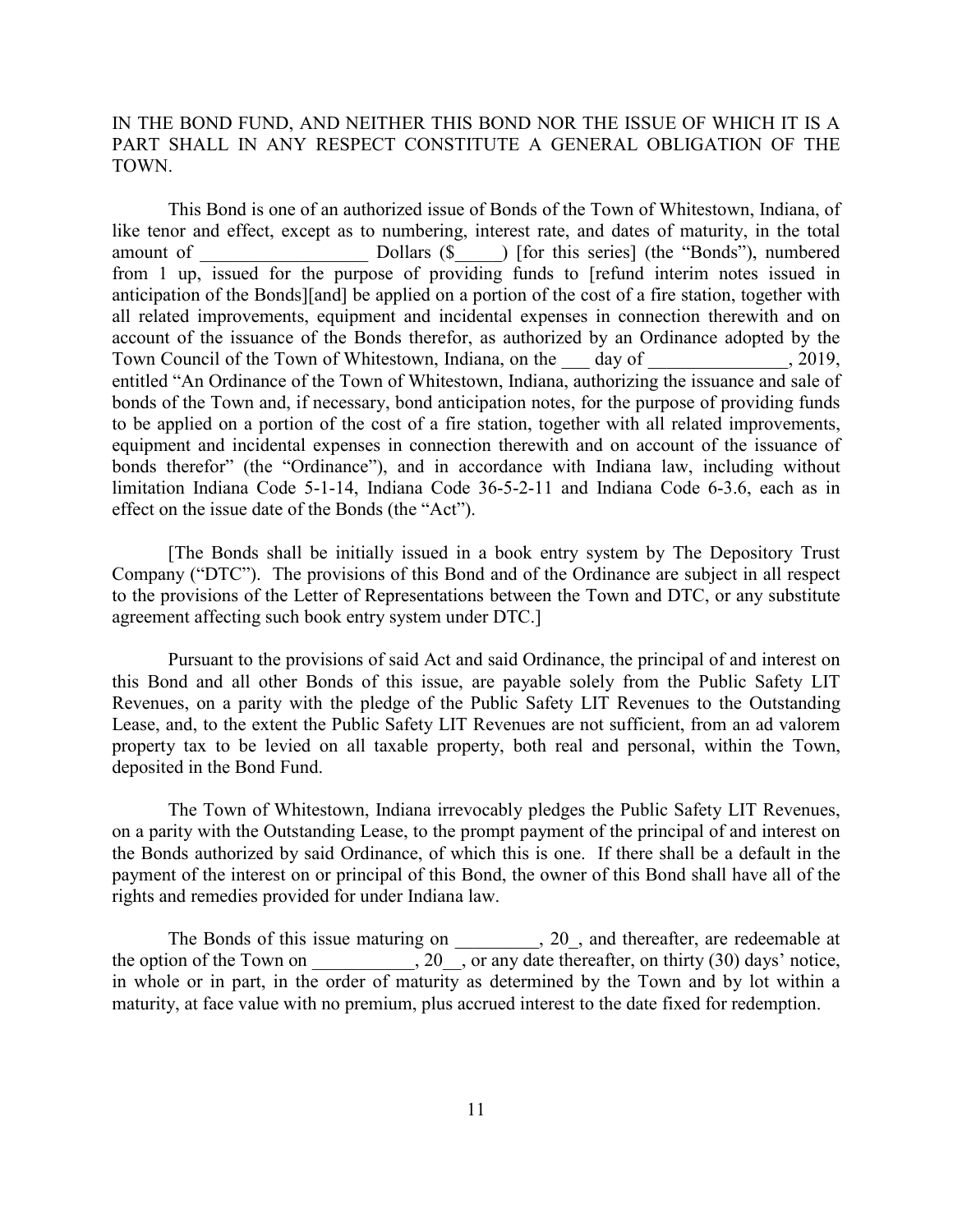[The Bonds maturing on \_\_\_\_\_\_\_\_\_, 20\_ are subject to mandatory sinking fund redemption prior to maturity, at a redemption price equal to the principal amount thereof plus accrued interest, on the dates and in the amounts set forth below:

#### Date **Amount**

\*Final Maturity]

Each Five Thousand Dollar (\$5,000) principal amount shall be considered a separate bond for purposes of optional [and mandatory] redemption. If less than an entire maturity is called for redemption, the Bonds to be called for redemption shall be selected by lot by the Registrar. [If some Bonds are to be redeemed by optional redemption and mandatory sinking fund redemption on the same date, the Registrar shall select by lot the Bonds for optional redemption before selecting the Bonds by lot for the mandatory sinking fund redemption.]

Notice of redemption shall be mailed to the address of the registered owner as shown on the registration record of the Town, as of the date which is forty-five (45) days prior to such redemption date, not less than thirty (30) days prior to the date fixed for redemption. The notice shall specify the date and place of redemption and sufficient identification of the Bonds called for redemption. The place of redemption may be determined by the Town. Interest on the Bonds so called for redemption shall cease on the redemption date fixed in such notice, if sufficient funds are available at the place of redemption to pay the redemption price on the date so named.

If this Bond shall not be presented for payment or redemption on the date fixed therefor, the Town may deposit in trust with its depository bank, an amount sufficient to pay such Bond or the redemption price, as the case may be, and thereafter the registered owner shall look only to the funds so deposited in trust with said bank for payment and the Town shall have no further obligation or liability in respect thereto.

This Bond is transferable or exchangeable only upon the books of the Town kept for that purpose at the office of the Registrar, by the registered owner hereof in person, or by its attorney duly authorized in writing, upon surrender of this Bond together with a written instrument of transfer or exchange satisfactory to the Registrar duly executed by the registered owner or its attorney duly authorized in writing, and thereupon a new fully registered Bond or Bonds in the same aggregate principal amount and of the same maturity, shall be executed and delivered in the name of the transferee or transferees or to the registered owner, as the case may be, in exchange therefor. The Town, the Registrar and any paying agent for this Bond may treat and consider the person in whose name this Bond is registered as the absolute owner hereof for all purposes including for the purpose of receiving payment of, or on account of, the principal hereof and interest due hereon.

This Bond is subject to defeasance prior to redemption or payment as provided in the Ordinance referred to herein. THE OWNER OF THIS BOND, BY THE ACCEPTANCE HEREOF, HEREBY AGREES TO ALL THE TERMS AND PROVISIONS CONTAINED IN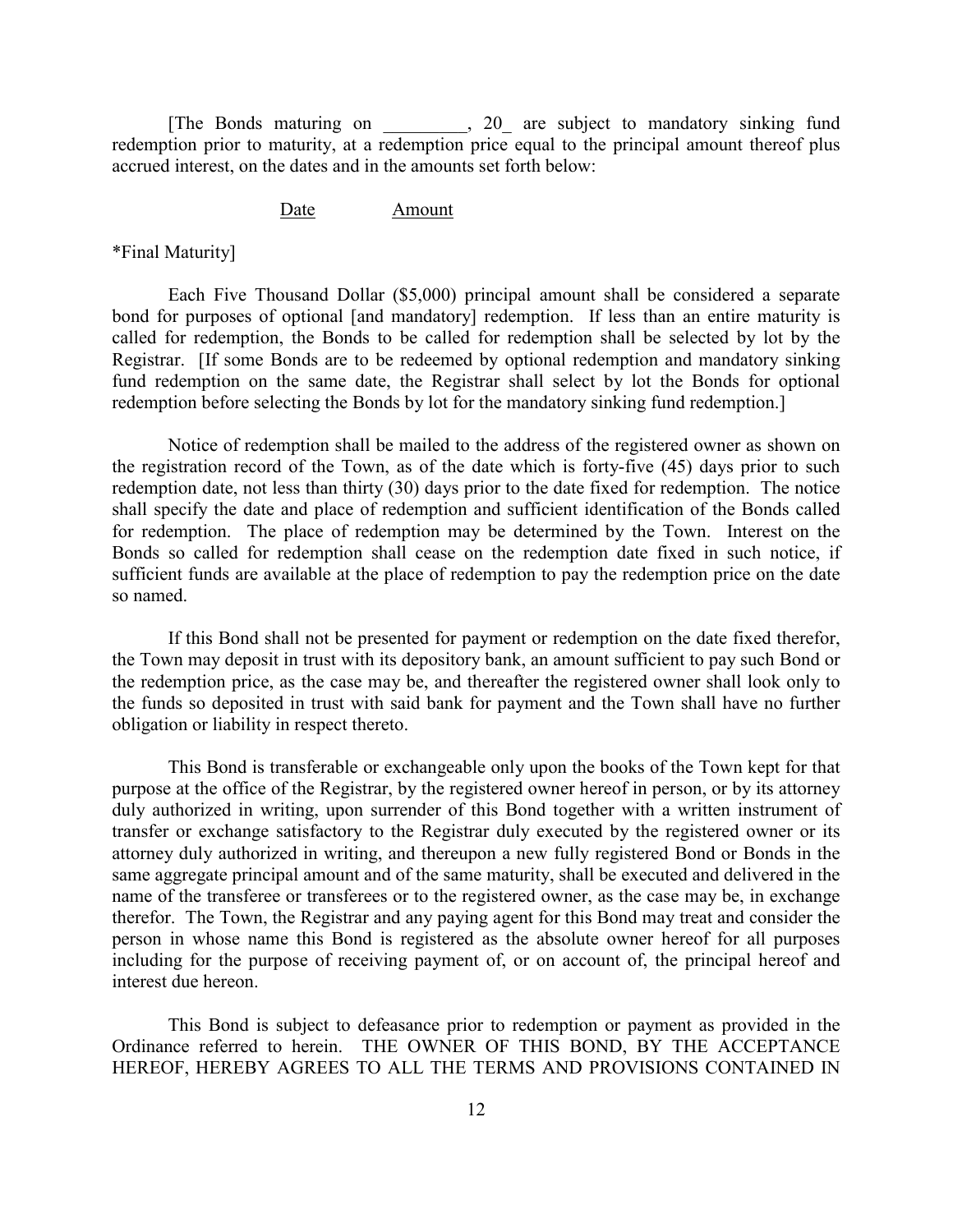THE ORDINANCE. The Ordinance may be amended without the consent of the owners of the Bonds as provided in the Ordinance.

The Bonds have been designated as qualified tax-exempt obligations to qualify for the \$10,000,000 exception from the provisions of Section 265(b) of the Internal Revenue Code of 1986 relating to the disallowance of 100% of the deduction for interest expense allocable to taxexempt obligations.

The Bonds maturing in any one year are issuable only in fully registered form in the denomination of Dollars (\$  $\Box$ ) or any integral multiple thereof not exceeding the aggregate principal amount of the Bonds maturing in such year.

It is hereby certified and recited that all acts, conditions and things required to be done precedent to and in the preparation and complete execution, issuance and delivery of this Bond have been done and performed in regular and due form as provided by law.

This Bond shall not be valid or become obligatory for any purpose until the certificate of authentication hereon shall have been executed by an authorized representative of the Registrar.

IN WITNESS WHEREOF, the Town of Whitestown, in Boone County, Indiana, has caused this Bond to be executed in its corporate name by the manual or facsimile signature of its Town Council President, its corporate seal to be hereunto affixed, imprinted or impressed by any means and attested manually or by facsimile by its Clerk-Treasurer.

## TOWN OF WHITESTOWN, INDIANA

 $\mathbf{By:}$ 

Town Council President

[SEAL]

Attest:

Clerk-Treasurer

\_\_\_\_\_\_\_\_\_\_\_\_\_\_\_\_\_\_\_\_\_\_\_\_\_

# REGISTRAR'S CERTIFICATE OF AUTHENTICATION

It is hereby certified that this Bond is one of the Bonds described in the Ordinance.

as Registrar

 $\rm\,By:$ 

Authorized Representative

\_\_\_\_\_\_\_\_\_\_\_\_\_\_\_\_\_\_\_\_\_\_\_\_\_\_\_\_\_\_\_\_\_,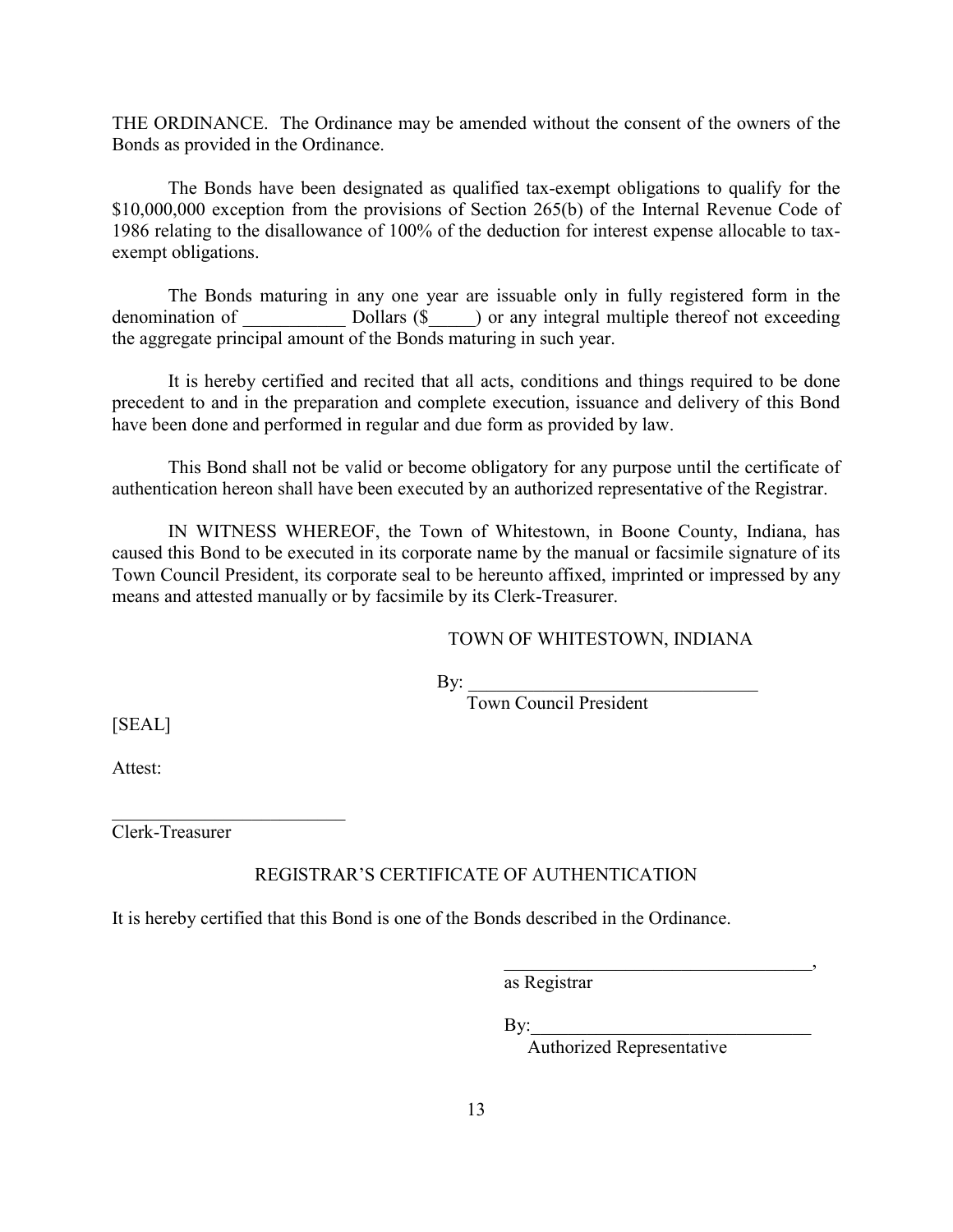#### ASSIGNMENT

FOR VALUE RECEIVED the undersigned hereby sells, assigns and transfers unto \_\_\_\_\_\_\_\_\_\_\_\_\_\_\_\_\_\_\_\_\_\_\_\_\_\_\_\_\_\_\_\_\_\_\_\_\_\_\_\_\_\_\_\_\_\_\_\_, the within Bond and all rights thereunder, and hereby irrevocably constitutes and appoints attorney, to transfer the within Bond in the books kept for the registration thereof with full power of substitution in the premises.

\_\_\_\_\_\_\_\_\_\_\_\_\_\_\_\_\_\_\_\_\_\_\_\_\_\_ \_\_\_\_\_\_\_\_\_\_\_\_\_\_\_\_\_\_\_\_\_\_\_\_\_\_\_\_

Dated:

NOTICE: Signature(s) must be guaranteed by an eligible guarantor institution participating in a Securities Transfer Association recognized signature guarantee program.

NOTICE: The signature to this assignment must correspond with the name as it appears on the face of the within Bond in every particular, without alteration or enlargement or any change whatsoever.

### *End of Bond Form*

Section 10. Preparation and Sale of BANs and Bonds; Official Statement; Investment Letter. The Clerk-Treasurer is hereby authorized and directed to have said BANs and Bonds prepared, and the Town Council President and the Clerk-Treasurer are hereby authorized and directed to execute said BANs and Bonds in the form and manner herein provided. The Clerk-Treasurer is hereby authorized and directed to deliver said BANs and Bonds to the respective purchasers thereof after sale made in accordance with the provisions of this ordinance, provided that at the time of said delivery the Clerk-Treasurer shall collect the full amount which the respective purchasers have agreed to pay therefor, which amount shall not be less than 98.5% of the par value of said BANs and not less than 98.5% of the par value of said Bonds, as the case may be. The Town may receive payment for the Bonds and BANs in installments. The proper officers of the Town are hereby directed to draw all proper and necessary warrants, and to do whatever acts and things which may be necessary to carry out the provisions of this ordinance.

The preparation and distribution of an official statement (preliminary and final) on behalf of the Town for the Bonds is hereby authorized. The Town Council President and Clerk-Treasurer are hereby authorized and directed to execute any such preliminary official statement on behalf of the Town in a form consistent with this ordinance and are further authorized to designate any such preliminary official statement as "nearly final" for purposes of Rule 15c2-12 (the "Rule") as promulgated by the Securities and Exchange Commission.

Alternatively, in lieu of preparing and distributing an official statement, the Town may obtain a sophisticated investment letter from the purchaser of the Bonds or BANs at the time of delivery of the Bonds or BANs which satisfies applicable state and federal securities laws.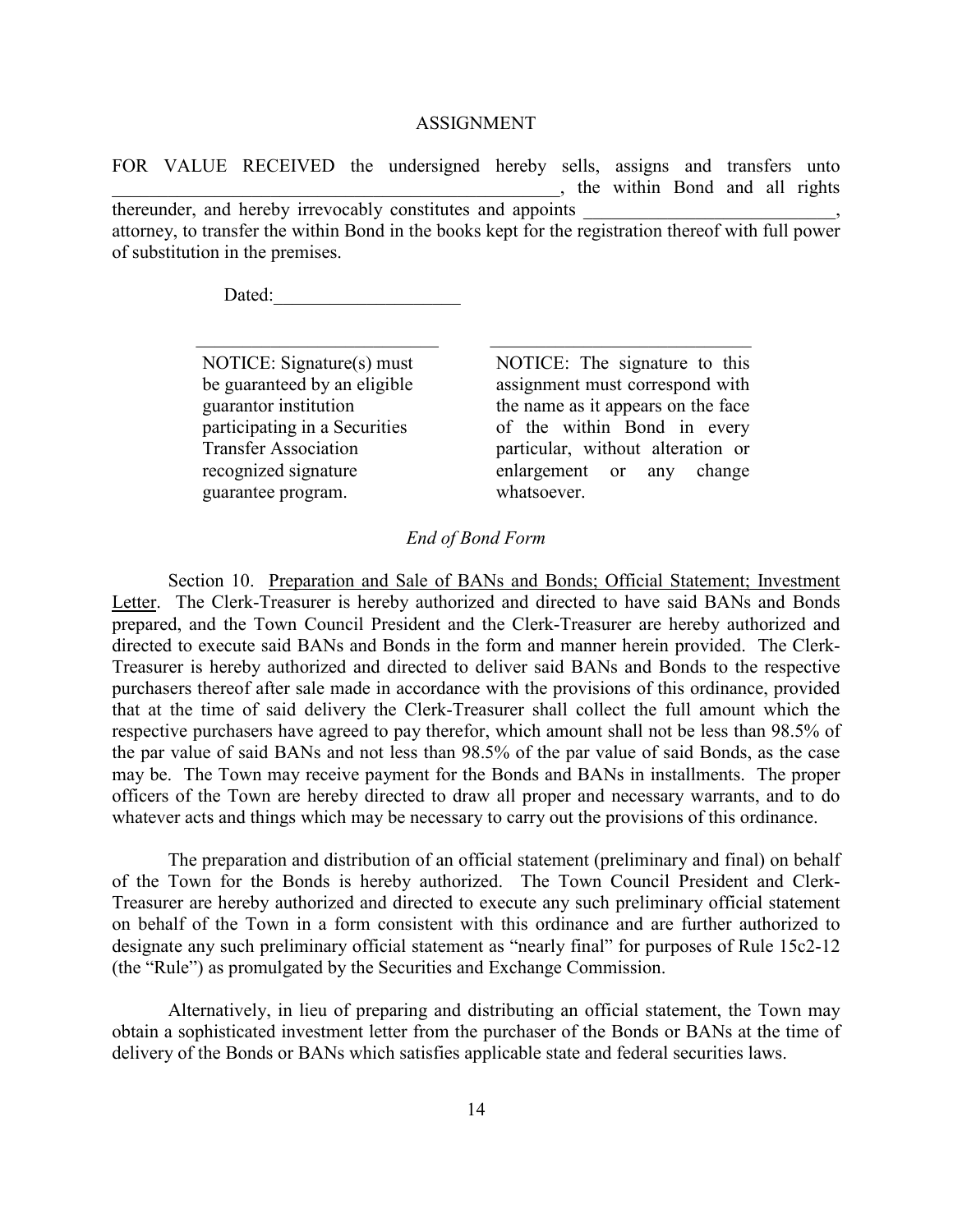Section 11. Bond Sale Notice. The Bonds will be sold at a competitive sale and the Clerk-Treasurer shall cause to be published either (i) a notice of such sale in the *Lebanon Reporter*, two times, at least one week apart, the first publication made at least fifteen (15) days before the date of the sale and the second publication being made at least three (3) days before the date of the sale, or (ii) a notice of intent to sell in the *Lebanon Reporter* and the *Court & Commercial Record*, all in accordance with IC 5-1-11 and IC 5-3-1. A notice of sale may also be published one time in the *Court & Commercial Record*, and a notice or summary notice may also be published in *The Bond Buyer* in New York, New York. The notice shall state the character and amount of the Bonds, the maximum rate of interest thereon, the terms and conditions upon which bids will be received and the sale made, and such other information as the Clerk-Treasurer and the attorneys employed by the Town shall deem advisable and any summary notice may contain any information deemed so advisable. The notice may provide, among other things, that the successful bidder shall be required to assist the Town in establishing the initial issue price of the Bonds, that electronic bidding will be permitted, that the successful bidder shall be required to deliver a wire or a certified or cashier's check in an amount equal to one percent (1%) of the principal amount of the Bonds described in the notice no later than 3:30 p.m. on the first business day following the award, and that in the event the successful bidder shall fail or refuse to accept delivery of the Bonds and pay for the same as soon as the Bonds are ready for delivery, or at the time fixed in the notice of sale, then said wire or check and the proceeds thereof shall be the property of the Town and shall be considered as its liquidated damages on account of such default; that bidders for said Bonds will be required to name the rate or rates of interest which the Bonds are to bear, not exceeding the maximum rate hereinbefore fixed, and that such interest rate or rates shall be in multiples of one-eighth (1/8), one-twentieth (1/20) or one-hundredth (1/100) of one percent (1%). No conditional bid or bid for less than 98.5% of the par value of the Bonds will be considered. The opinion of Bose McKinney & Evans LLP, nationally recognized bond counsel of Indianapolis, Indiana, approving the legality of said Bonds, will be furnished to the purchaser at the expense of the Town.

The Bonds shall be awarded by the Clerk-Treasurer to the best bidder who has submitted its bid in accordance with the terms of this ordinance, IC 5-1-11 and the notice of sale. The best bidder will be the one who offers the lowest true interest cost to the Town, to be determined by computing the total interest on all of the Bonds to their maturities, adding thereto the discount bid, if any, and deducting the premium bid, if any. The right to reject any and all bids shall be reserved. If an acceptable bid is not received on the date of sale, the sale may be continued from day to day thereafter without further advertisement for a period of thirty (30) days, during which time no bid which provides a higher true interest cost to the Town than the best bid received at the time of the advertised sale will be considered.

Section 12. Use of Proceeds. The accrued interest received at the time of the delivery of the Bonds, if any, shall be deposited in the Bond Fund. The remaining proceeds from the sale of the Bonds, to the extent not used to refund BANs, and BAN proceeds shall be deposited in a bank or banks which are legally designated depositories for the funds of the Town, in a special account or accounts to be designated as the "Town of Whitestown Fire Station Construction Account" (the "Construction Account"). All funds deposited to the credit of said Bond Fund or Construction Account shall be deposited, held, secured or invested in accordance with the laws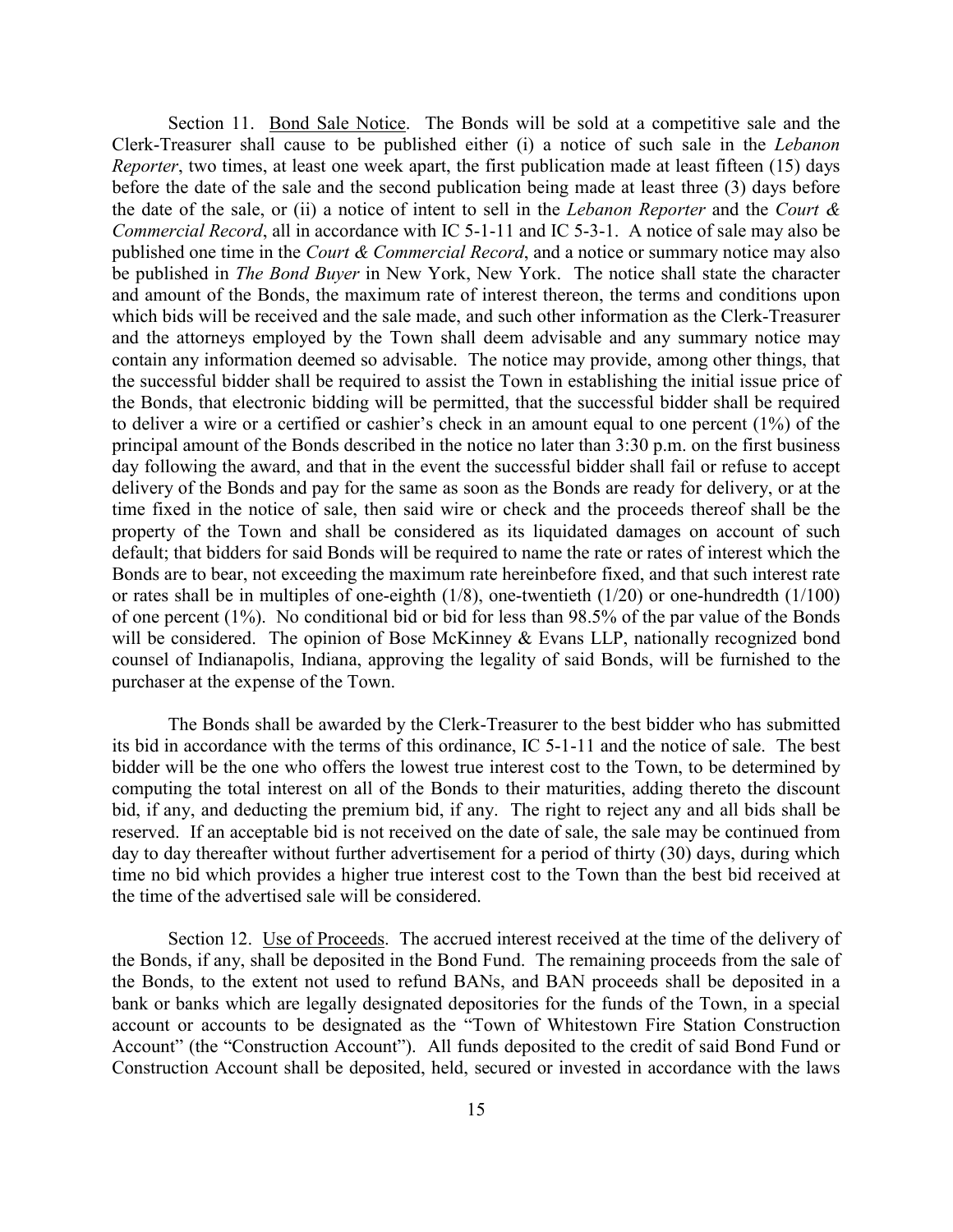of the State of Indiana relating to the depositing, holding, securing or investing of public funds, including particularly IC 5-13, and the acts amendatory thereof and supplemental thereto. The funds in the Construction Account shall be expended only for the purpose of paying the cost of the Project, refunding the BANs, if issued, or as otherwise required by the Act or for the expenses of issuance of the Bonds or BANs. The cost of obtaining the legal services of Bose McKinney & Evans LLP shall be considered as a part of the cost of the Project on account of which the BANs and Bonds are issued.

Any balance or balances remaining unexpended in such special account or accounts after completion of the Project, which are not required to meet unpaid obligations incurred in connection with such Project, shall either (1) be paid into the Bond Fund and used solely for the purposes thereof or (2) be used for the same purpose or type of project for which the Bonds were originally issued, all in accordance with IC 5-1-13, as amended and supplemented.

The Town hereby declares its "official intent", as such term is used in the Reimbursement Regulations, to reimburse the Town's advances to the Project, such advances from the Town's General Fund, from proceeds of the BANs or the Bonds herein authorized by this ordinance. The Town reasonably expects to make such advances for the costs of the Project.

Section 13. Bond Fund. There is hereby created a Bond Fund (the "Bond Fund"). There shall be set aside and deposited in the Bond Fund, as available, and as provided below, a sufficient amount of the Public Safety LIT Revenues to meet the requirements of the Bond and Interest Account and the Debt Service Reserve Account hereby created in the Bond Fund. Such payments shall continue until the balance in the Bond and Interest Account, plus the balance in the Debt Service Reserve Account, equals the amount needed to redeem all of the then outstanding Bonds and provide for the payment of all fiscal agency charges. In order to provide for the payment of the principal of and interest on the Bonds not otherwise paid from the Public Safety LIT Revenues, there shall be levied in each year upon all taxable property in the Town, real and personal, and collected a tax in an amount and in such manner sufficient to meet and pay the principal of and interest on the Bonds as they become due and the proceeds of this tax are hereby pledged solely to the payment of the Bonds. Such tax shall be deposited first, before other deposits of tax revenues of the Town, into the Bond and Interest Account and used to pay the principal of and interest on the Bonds, when due, together with any fiscal agency charges. If the funds deposited into the Bond and Interest Account are then insufficient to meet and pay the principal of and interest on the Bonds as they become due, then the Town covenants to transfer other available funds of the Town to meet and pay the principal and interest then due on the Bonds.

(a) Bond and Interest Account. There is hereby created, within said Bond Fund, the "Bond and Interest Account". There shall be credited on the last day of each calendar month from the Bond Fund to the Bond and Interest Account an amount of the Public Safety LIT Revenues and property taxes levied and collected, to the extent the Public Safety LIT Revenues are not sufficient, equal to (i) at least one-sixth (1/6) of the interest on all then outstanding Bonds payable on the then next succeeding interest payment date and (ii) at least one-sixth (1/6) of the principal of all then outstanding Bonds payable on the then next succeeding principal payment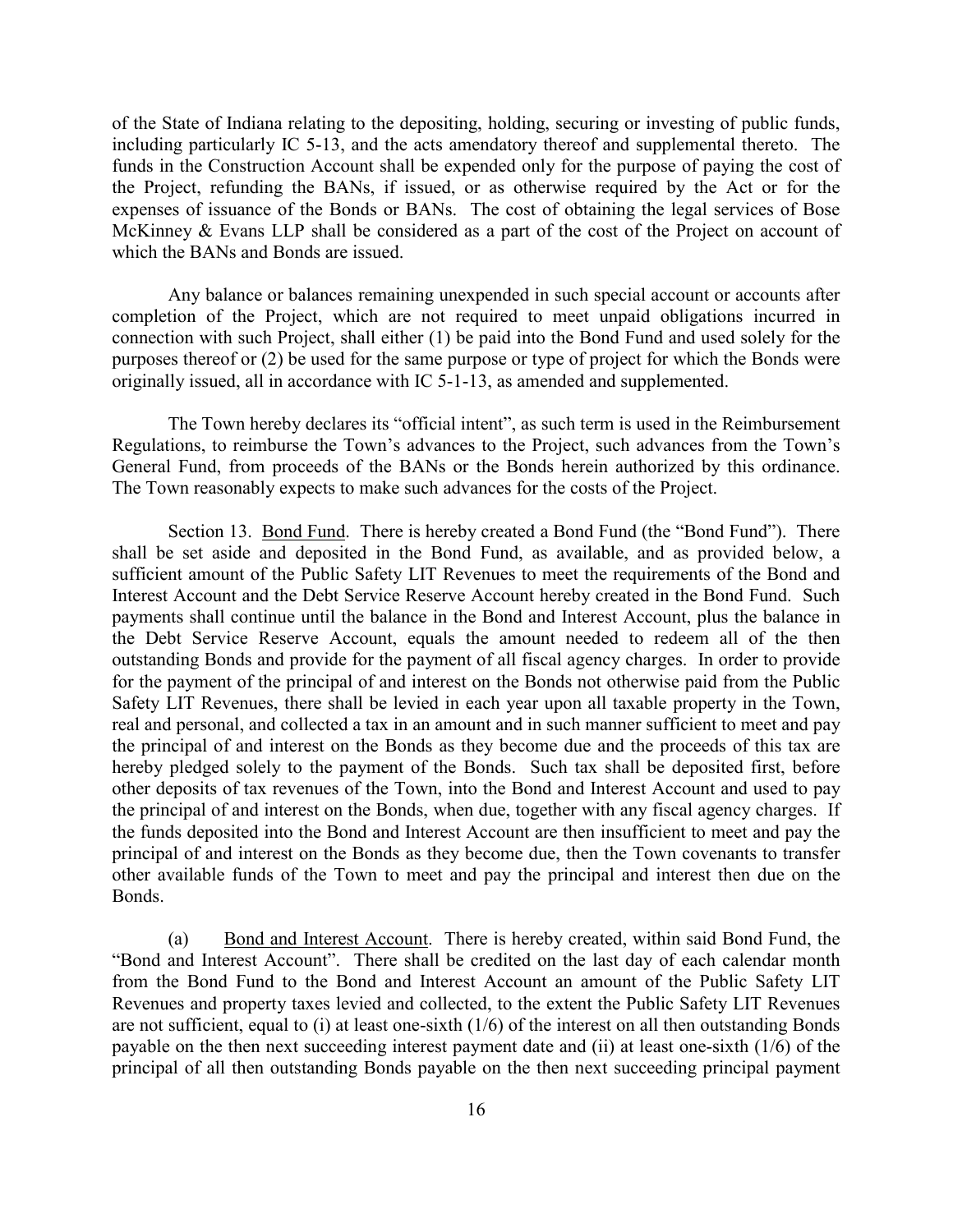date, until the amount of interest and principal payable on the then next succeeding interest and principal payment dates shall have been so credited. There shall similarly be credited to the account any amount necessary to pay the bank fiscal agency charges for paying interest on outstanding Bonds as the same become payable. The Town shall, from the sums deposited in the Bond Fund and credited to the Bond and Interest Account, remit promptly to the registered owner or to the bank fiscal agency sufficient moneys to pay the interest and principal on the due dates thereof together with the amount of bank fiscal agency charges.

(b) Debt Service Reserve Account. There is hereby created, within the Bond Fund, the Debt Service Reserve Account (the "Reserve Account"). Prior to the sale of the Bonds, the Clerk-Treasurer shall determine, with the advice of the Town's financial advisor, whether the Reserve Account shall be funded in connection with the Bonds and, if so, the amount to be reserved in the Reserve Account (the "Reserve Requirement"). If the Clerk-Treasurer determines that the Reserve Account shall be so funded, the terms and provisions of such Reserve Account, including the Reserve Requirement, shall be set forth in a certificate of the Clerk-Treasurer prior to the delivery of the Bonds which shall in all instances be consistent with the terms and provisions of this ordinance (such certificate, herein the "Reserve Account Certificate"). If the Reserve Account is to be funded for the Bonds, the following three paragraphs of this Section 13(b) shall apply in addition to those set forth in the Reserve Account Certificate.

The Town may deposit funds on hand, Bond proceeds, or a combination thereof into the Reserve Account. The balance to be maintained in the Reserve Account shall equal but not exceed the Reserve Requirement as set forth in the Reserve Account Certificate; provided that the Reserve Requirement shall not in any event exceed the least of (i) the maximum annual debt service on the Bonds, (ii) 125% of average annual debt service on the Bonds or (iii) 10% of the proceeds of the Bonds. If the initial deposit into the Reserve Account does not cause the balance therein to equal the Reserve Requirement or if no deposit is made, an amount of the Public Safety LIT Revenues shall be credited to the Reserve Account on the last day of each calendar month until the balance therein equals the Reserve Requirement. The monthly deposits shall be equal in amount and sufficient to accumulate the Reserve Requirement within five (5) years of the date of delivery of the Bonds.

The Reserve Account shall constitute the margin for safety and a protection against default in the payment of principal of and interest on the Bonds, and the moneys in the Reserve Account shall be used to pay current principal and interest on the Bonds, to the extent that moneys in the Bond and Interest Account are insufficient for that purpose. Any deficiency in the balance maintained in the Reserve Account shall be made up from the next available Public Safety LIT Revenues remaining after credits into the Bond and Interest Account. Any moneys in the Reserve Account in excess of the Reserve Requirement shall be used for the purchase of outstanding Bonds or installments of principal of fully registered Bonds at a price not exceeding par and accrued interest, and redemption premium, if any, or shall be transferred to the Town's General Fund.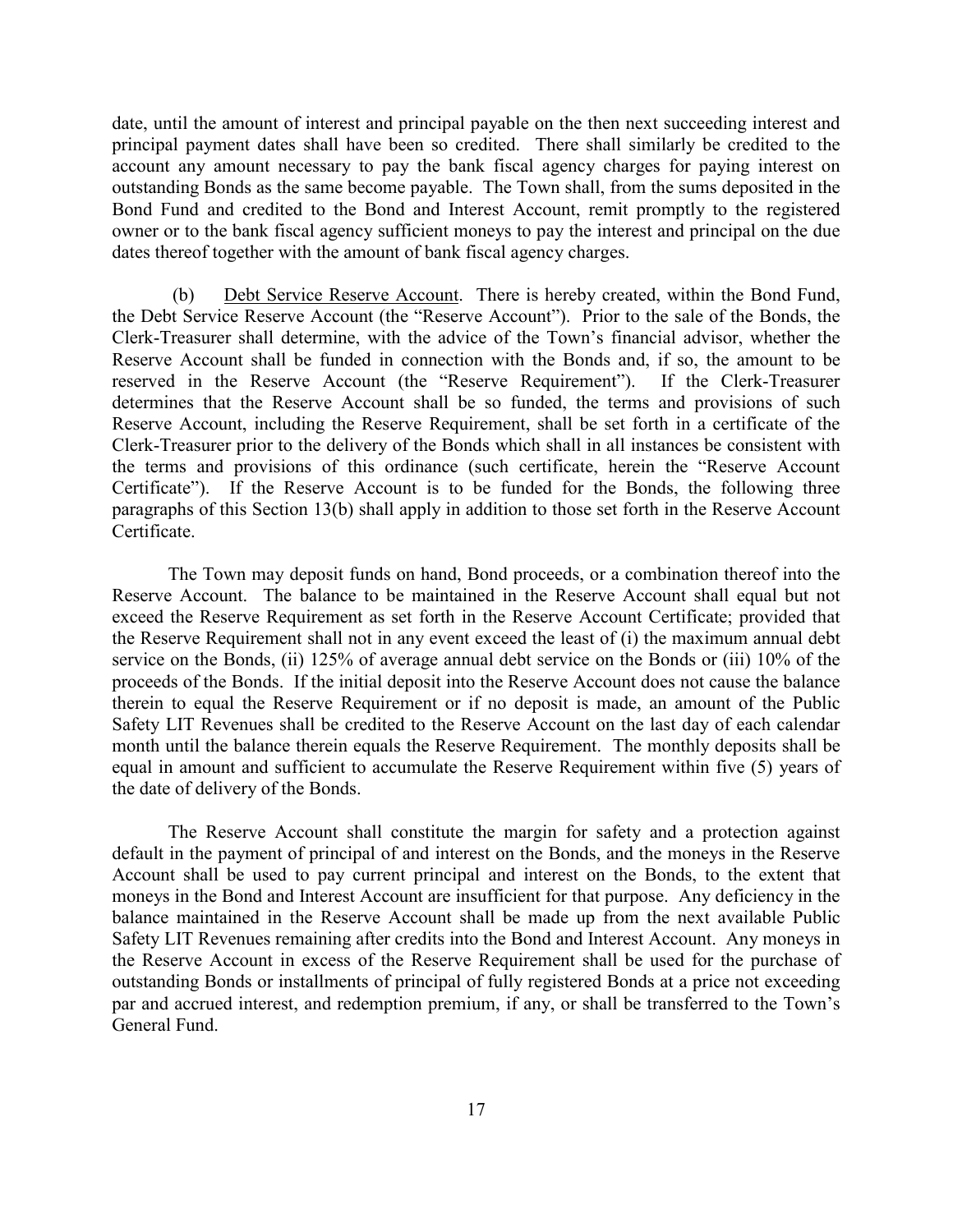A debt service reserve surety bond may be purchased by the Town to satisfy, in whole or in part, the Reserve Requirement. The Town Council President and the Clerk-Treasurer are hereby authorized to execute and deliver the necessary agreements with the provider of the debt service reserve surety bond providing for, among other matters, the reimbursement to such provider of amounts drawn under the debt service reserve surety bond. Each of these officials are hereby authorized and directed to complete, execute and attest any agreement pertaining to such a debt service reserve surety bond on behalf of the Town so long as its provisions are consistent with this ordinance. The cost of obtaining a debt service reserve surety bond shall be considered as a part of the cost of issuance of the Bonds and may be paid out of the proceeds of the Bonds or out of other funds of the Town.

Section 14. Maintenance of Accounts; Investments. The Bond Fund shall be deposited in and maintained as a separate account or accounts from all other accounts of the Town. All moneys deposited in the accounts shall be deposited, held and secured as public funds in accordance with the public depository laws of the State of Indiana; provided that moneys therein may be invested in obligations in accordance with the applicable laws, including particularly IC 5-13, and the acts amendatory thereof and supplemental thereto, and in the event of such investment the income therefrom shall become a part of the funds invested and shall be used only as provided in this ordinance.

Section 15. Defeasance of Bonds. If, when any of the Bonds issued hereunder shall have become due and payable in accordance with their terms or shall have been duly called for redemption or irrevocable instructions to call the Bonds or any portion thereof for redemption shall have been given, and the whole amount of the principal and the interest and the premium, if any, so due and payable upon all of the Bonds or any portion thereof and coupons then outstanding shall be paid; or (i) sufficient moneys, or (ii) direct obligations of (including obligations issued or held in book entry form on the books of) the Department of the Treasury of the United States of America, the principal of and the interest on which when due will provide sufficient moneys, shall be held in trust for such purpose, and provision shall also be made for paying all fees and expenses for the redemption, then and in that case the Bonds issued hereunder or any designated portion thereof shall no longer be deemed outstanding or entitled to the pledge of the Public Safety LIT Revenues or taxes to be levied upon all taxable property in the Town.

Section 16. Additional Bond Provisions. The Town reserves the right to authorize and issue additional BANs at any time ranking on a parity with the BANs. The Town reserves the right to authorize and issue additional bonds or enter into leases or other obligations payable from the Public Safety LIT Revenues ranking on a parity with the Bonds (the "Parity Obligations"), subject to the following conditions:

(a) All payments due under the Outstanding Lease and any other obligations payable from the Public Safety LIT Revenues shall be current to date in accordance with the terms thereof, with no payment in arrears.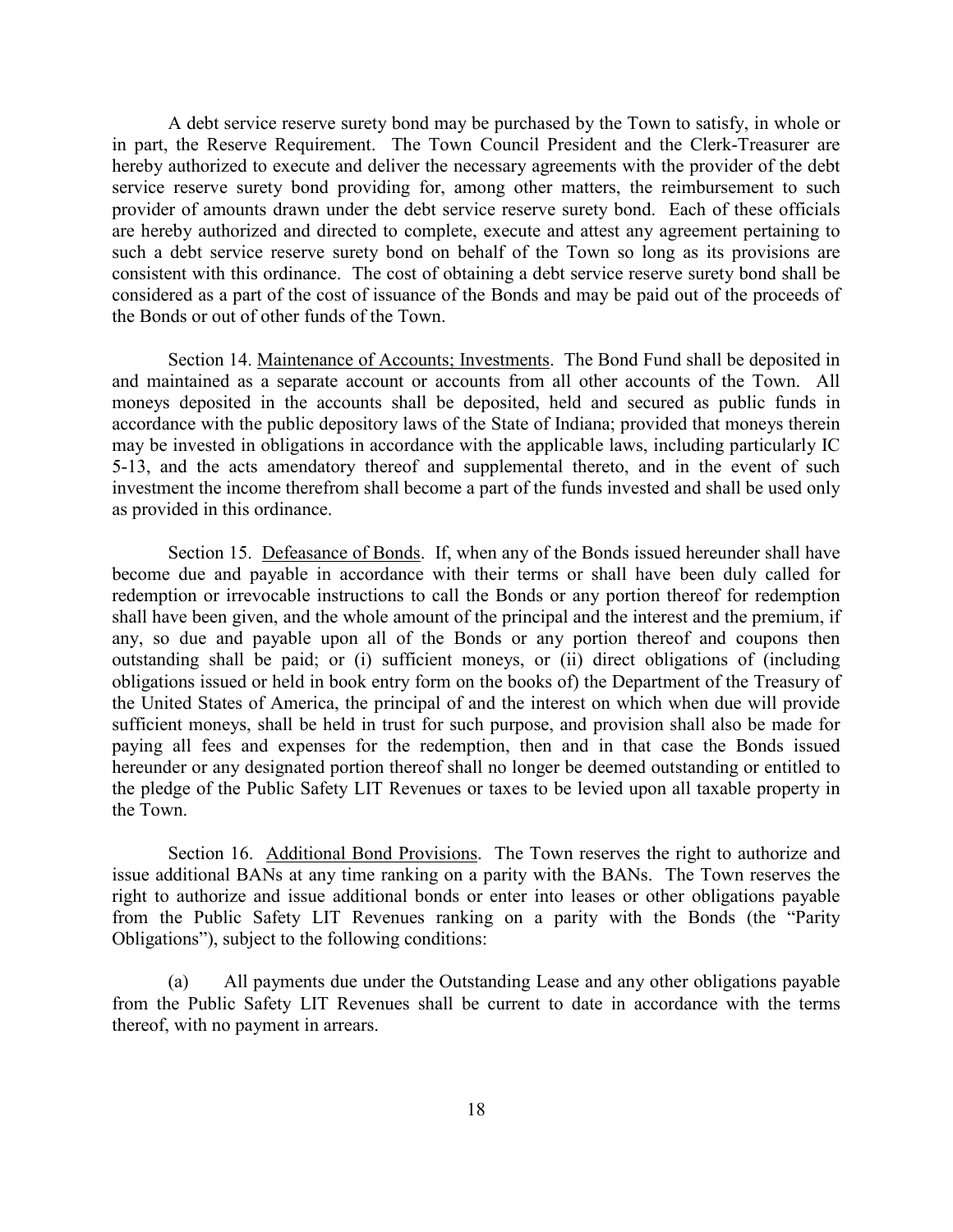(b) As of the time of issuance of the Parity Obligations, the balance in any debt service reserve fund for the 2018 Bonds and the Bonds (if any) shall be at least equal to the reserve requirement therefore, and, to the extent Parity Obligations secured by one or more debt service reserve funds are outstanding, the balance in such debt service reserve funds is at least equal to the respective reserve requirements for those Parity Obligations; provided, however, this condition shall be deemed satisfied if any required amount is to be provided from the proceeds of the proposed Parity Obligations or other funds of the Town or the Commission.

(c) The Town shall have received a certificate prepared by an independent certified public accountant or an independent financial consultant (the "Certifier") certifying that the Public Safety LIT Revenues received by the Town in the calendar year immediately preceding the issuance of the proposed Parity Obligations is equal to at least 125% (or such higher percentage as is determined by certification of the Town Council President and Clerk-Treasurer at the time of the sale of the Bonds or such Parity Obligations upon advice of the Town's financial advisor) of the maximum annual debt service requirements on the outstanding 2018 Bonds and the Bonds, after taking into account any Pledged TIF Revenues (as defined in the Outstanding Lease), all then outstanding Parity Obligations and any proposed Parity Obligations (the Certifier may take into account in its calculation hereunder any other funds irrevocably pledged to any such obligations).

(d) The Town shall have received a certificate prepared by a Certifier certifying that the COIT Funds (as defined in the Outstanding Lease) and Public Safety LIT Revenues received by the Town in the calendar year immediately preceding the issuance of the proposed Parity Obligations is equal to at least 125% (or such higher percentage as is determined by certification of the Town Council President and Clerk-Treasurer at the time of the sale of the Bonds or such Parity Obligations upon advice of the Town's financial advisor) of the maximum annual debt service requirements on the outstanding 2014 COIT Bonds (as defined in the 2018 Pledge Ordinance), the 2014 Bonds (as defined in the 2018 Pledge Ordinance), the 2018 Bonds and the Bonds, after taking into account any Pledged TIF Revenues, all then outstanding Parity Obligations and any proposed Parity Obligations (the Certifier may take into account in its calculation hereunder any other funds irrevocably pledged to any such obligations).

(e) Principal of and interest on any proposed Parity Obligations and lease rentals on Parity Obligations that are leases shall be payable semiannually on June 30 and December 31.

Section 17. Further Covenants. The provisions of this ordinance shall constitute a contract by and between the Town and the owners of the Bonds and BANs herein authorized, and after the issuance of said Bonds or BANs, this ordinance shall not be repealed or amended in any respect which will adversely affect the rights of the owners of said Bonds or BANs nor shall the Common Council adopt any law, ordinance or resolution which in any way adversely affects the rights of such owners so long as any of said Bonds, BANs or the interest thereon remain unpaid. Except for the changes set forth in Section  $20(a)-(g)$ , this ordinance may be amended, however, without the consent of BAN or Bond owners, if the Town Council determines, in its sole discretion, that such amendment would not adversely affect the owners of the BANs or Bonds.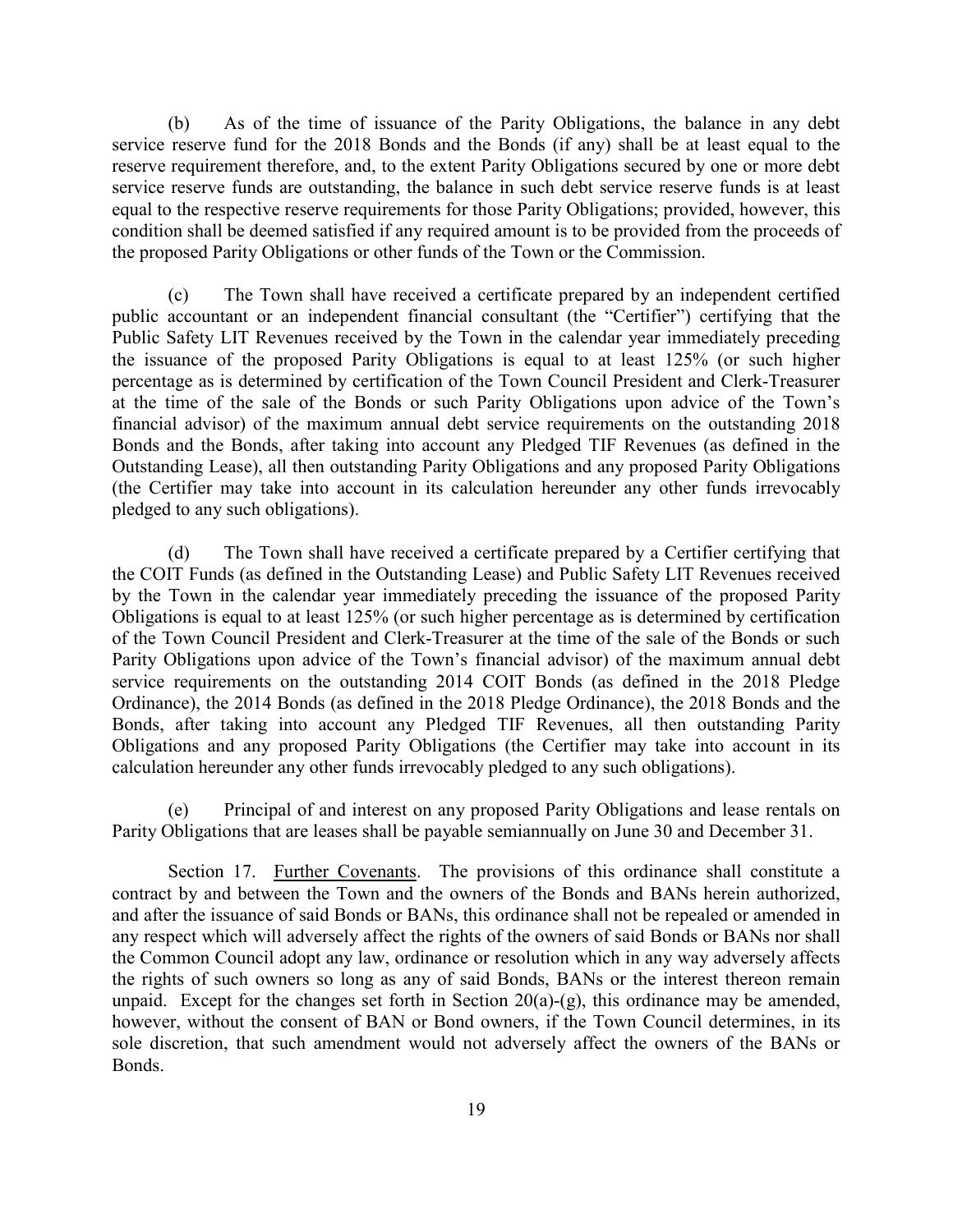The Town will take no action to repeal, rescind or reduce the pledge of the Public Safety LIT Revenues so long as the Bonds are outstanding.

Except with respect to the pledge of the Public Safety LIT Revenues to the Outstanding Lease, the Town has not pledged or otherwise encumbered the Public Safety LIT Revenues and there are no prior liens, encumbrances or other restrictions on the Public Safety LIT Revenues or on the Town's ability to pledge the Public Safety LIT Revenues.

Section 18. Investment of Funds. The Clerk-Treasurer is hereby authorized to invest moneys pursuant to IC 5-1-14-3 and the provisions of this ordinance (subject to applicable requirements of federal law to insure such yield is the then current market rate) to the extent necessary or advisable to preserve the exclusion from gross income of interest on the Bonds and BANs under federal law. The Clerk-Treasurer shall keep full and accurate records of investment earnings and income from moneys held in the funds and accounts created or referenced herein. In order to comply with the provisions of the ordinance, the Clerk-Treasurer is hereby authorized and directed to employ consultants or attorneys from time to time to advise the Town as to requirements of federal law to preserve the tax exclusion.

Section 19. <u>Tax Covenants</u>. In order to preserve the exclusion of interest on the Bonds and BANs from gross income for federal income tax purposes under Section 103 of the Internal Revenue Code of 1986, as existing on the date of issuance of the Bonds or BANs, as the case may be (the "Code") and as an inducement to purchasers of the Bonds and BANs, the Town represents, covenants and agrees that:

(a) The Project will be available for use by members of the general public. Use by a member of the general public means use by natural persons not engaged in a trade or business. No person or entity other than the Town or another state or local governmental unit will use more than 10% of the proceeds of the Bonds or BANs or property financed by the Bond or BAN proceeds other than as a member of the general public. No person or entity other than the Town or another state or local governmental unit will own property financed by Bond or BAN proceeds or will have any actual or beneficial use of such property pursuant to a lease, a management or incentive payment contract, arrangements such as take-or-pay or output contracts or any other type of arrangement that conveys other special legal entitlements and differentiates that person's or entity's use of such property from use by the general public, unless such uses in the aggregate relate to no more than 10% of the proceeds of the Bonds or BANs, as the case may be. If the Town enters into a management contract for the Project, the terms of the contract will comply with Internal Revenue Service Revenue Procedure 2017-13, as it may be amended, supplemented or superseded for time to time, so that the contract will not give rise to private business use under the Code and the Regulations, unless such use in aggregate relates to no more than 10% of the proceeds of the Bonds or BANs, as the case may be.

(b) No more than 10% of the principal of or interest on the Bonds or BANs is (under the terms of the Bonds or BANs, this ordinance or any underlying arrangement), directly or indirectly, secured by an interest in property used or to be used for any private business use or payments in respect of any private business use or payments in respect of such property or to be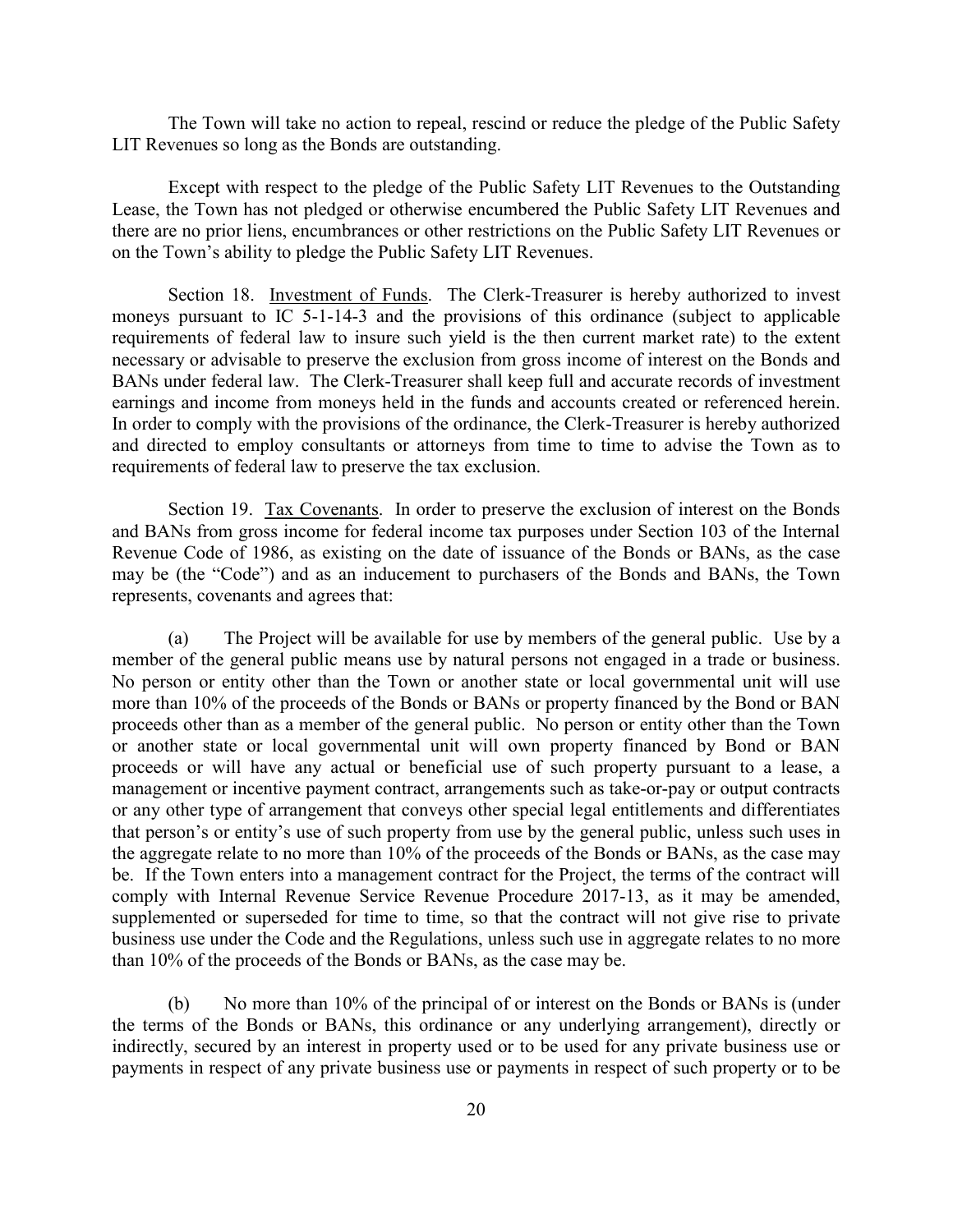derived from payments (whether or not to the Town) in respect of such property or borrowed money used or to be used for a private business use.

(c) No more than 5% of the Bond or BAN proceeds will be loaned to any person or entity other than another state or local governmental unit. No more than 5% of the Bond or BAN proceeds will be transferred, directly or indirectly, or deemed transferred to a nongovernmental person in any manner that would in substance constitute a loan of the Bond or BAN proceeds.

(d) The Town reasonably expects, as of the date hereof, that the Bonds and BANs will not meet either the private business use test described in paragraphs (a) and (b) above or the private loan test described in paragraph (c) above during the entire term of the Bonds or BANs, as the case may be.

(e) No more than 5% of the proceeds of the Bonds or BANs will be attributable to private business use as described in (a) and private security or payments described in (b) attributable to unrelated or disproportionate private business use. For this purpose, the private business use test is applied by taking into account only use that is not related to any government use of proceeds of the issue (Unrelated Use) and use that is related but disproportionate to any governmental use of those proceeds (Disproportionate Use).

(f) The Town will not take any action nor fail to take any action with respect to the Bonds or BANs that would result in the loss of the exclusion from gross income for federal tax purposes on the Bonds or BANs pursuant to Section 103 of the Code, nor will the Town act in any other manner which would adversely affect such exclusion. The Town covenants and agrees not to enter into any contracts or arrangements which would cause the Bonds or BANs to be treated as private activity bonds under Section 141 of the Code.

(g) It shall not be an event of default under this ordinance if the interest on any Bond or BAN is not excludable from gross income for federal tax purposes or otherwise pursuant to any provision of the Code which is not currently in effect and in existence on the date of issuance of the Bonds or BANs, as the case may be.

(h) The Town represents that represents that, if necessary, it will rebate any arbitrage profits to the United States of America in accordance with the Code.

(i) The Town represents that:

(i) The Bonds and the BANs are not private activity bonds as defined in Section 141 of the Code;

(ii) The Town hereby designates the Bonds and the BANs as qualified taxexempt obligations for purposes of Section 265(b) of the Code;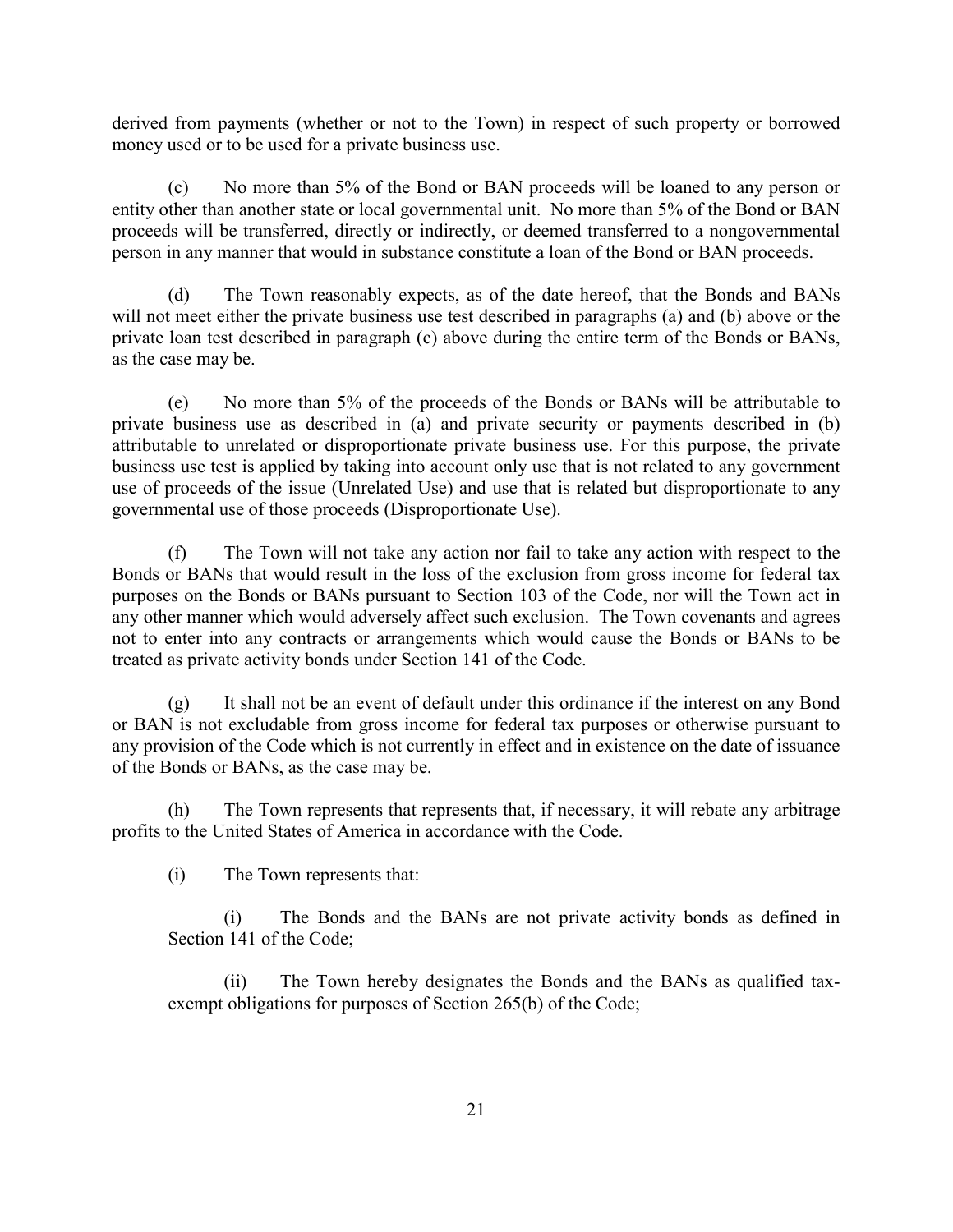(iii) The reasonably anticipated amount of qualified tax-exempt obligations which will be issued by the Town, and all entities subordinate to the Town, during 2019 or during 2020 does not exceed Ten Million Dollars (\$10,000,000); and

(iv) The Town will not designate more than Ten Million Dollars (\$10,000,000) of qualified tax-exempt obligations during 2019 or during 2020.

Therefore, the Bonds and the BANs qualify for the exception in the Code from the disallowance of 100% of the deduction by financial institutions of interest expense allocable to newly acquired tax-exempt obligations.

(j) These covenants are based solely on current law in effect and in existence on the date of delivery of such Bonds or BANs, as the case may be.

Section 20. Amendments with Consent of Bondholders. Subject to the terms and provisions contained in this Section and Section 17, and not otherwise, the owners of not less than sixty-six and two-thirds percent (66 2/3%) in aggregate principal amount of the Bonds issued pursuant to this ordinance and then outstanding shall have the right, from time to time, anything contained in this ordinance to the contrary notwithstanding, to consent to and approve the adoption by the Town of such ordinance or ordinances supplemental hereto as shall be deemed necessary or desirable by the Town for the purpose of modifying, altering, amending, adding to or rescinding in any particular any of the terms or provisions contained in this ordinance, or in any supplemental ordinance; provided, however, that nothing herein contained shall permit or be construed as permitting:

- (a) An extension of the maturity of the principal of or interest on any Bond issued pursuant to this ordinance; or
- (b) A reduction in the principal amount of any Bond or the redemption premium or the rate of interest thereon; or
- (c) The creation of a lien upon or a pledge of the Public Safety LIT Revenues ranking prior to the pledge thereof created by this ordinance; or
- (d) A preference or priority of any Bond or Bonds issued pursuant to this ordinance over any other Bond or Bonds issued pursuant to the provisions of this ordinance; or
- (e) A reduction in the aggregate principal amount of the Bonds required for consent to such supplemental ordinance; or
- (f) A reduction in the Reserve Requirement (if any); or
- (g) The extension of mandatory sinking fund redemption dates, if any.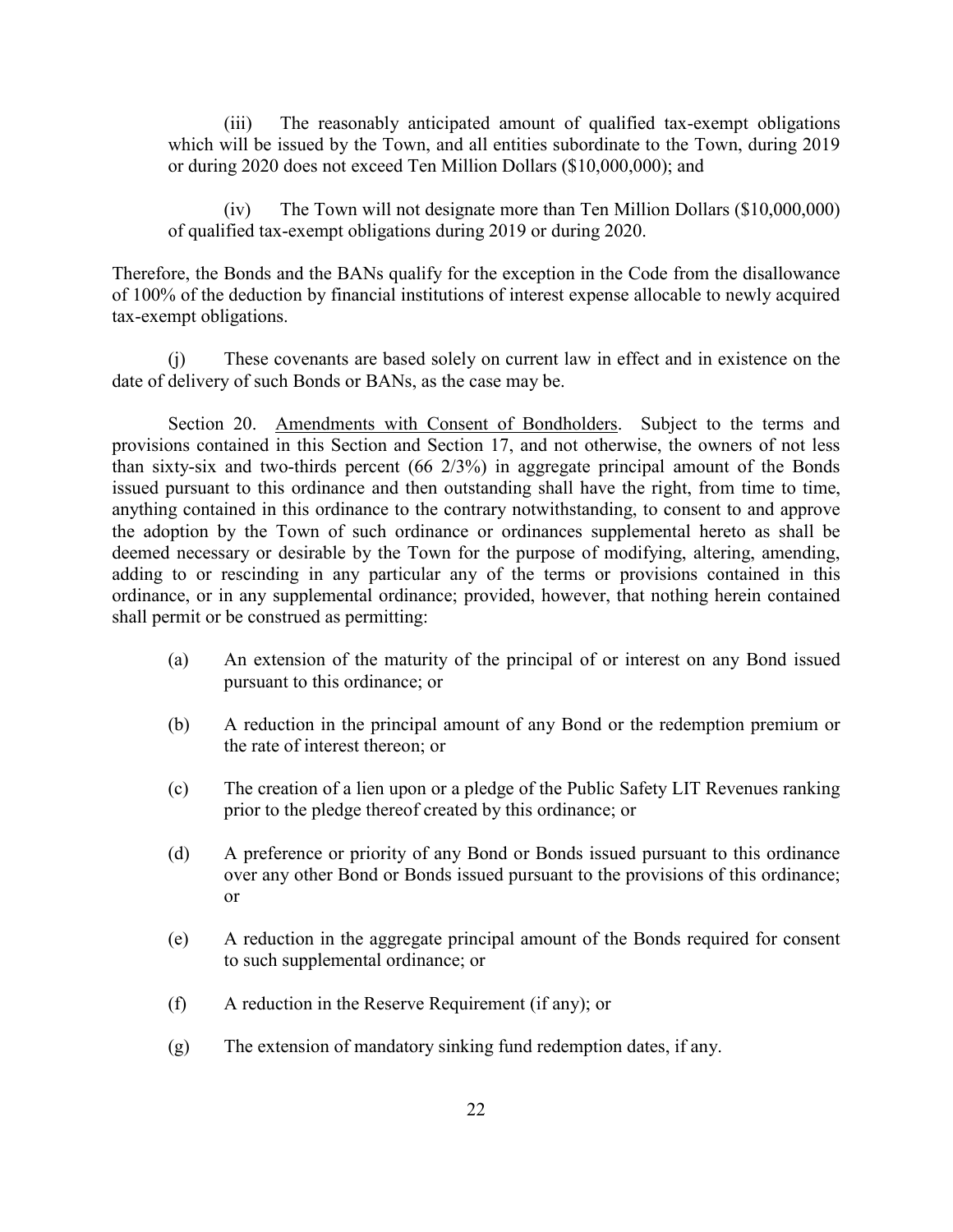If the owners of not less than sixty-six and two-thirds percent (66 2/3%) in aggregate principal amount of the Bonds outstanding at the time of adoption of such supplemental ordinance shall have consented to and approved the adoption thereof by written instrument to be maintained on file in the office of the Clerk-Treasurer, no owner of any Bond issued pursuant to this ordinance shall have any right to object to the adoption of such supplemental ordinance or to object to any of the terms and provisions contained therein or the operation thereof, or in any manner to question the propriety of the adoption thereof, or to enjoin or restrain the Town or its officers from adopting the same, or from taking any action pursuant to the provisions thereof. Upon the adoption of any supplemental ordinance pursuant to the provisions of this section, this ordinance shall be, and shall be deemed, modified and amended in accordance therewith, and the respective rights, duties and obligations under this ordinance of the Town and all owners of Bonds issued pursuant to the provisions of this ordinance then outstanding, shall thereafter be determined exercised and enforced in accordance with this ordinance, subject in all respects to such modifications and amendments. Notwithstanding anything contained in the foregoing provisions of this ordinance, the rights and obligations of the Town and of the owners of the Bonds authorized by this ordinance, and the terms and provisions of the Bonds and this ordinance, or any supplemental ordinance, may be modified or altered in any respect with the consent of the Town and the consent of the owners of all the Bonds issued pursuant to this ordinance then outstanding.

Section 21. Issuance of BANs. The Town, having satisfied all the statutory requirements for the issuance of its Bonds, may elect to issue its BAN or BANs to a financial institution, the Indiana Bond Bank or any other purchaser pursuant to a Bond Anticipation Note Purchase Agreement (the "Bond Anticipation Note Agreement") to be entered into between the Town and the purchaser of the BAN or BANs. The Town Council hereby authorizes the issuance and execution of the BAN or BANs in lieu of initially issuing Bonds to provide interim financing for the Project until permanent financing becomes available. It shall not be necessary for the Town to repeat the procedures for the issuance of its Bonds, as the procedures followed before the issuance of the BAN or BANs are for all purposes sufficient to authorize the issuance of the Bonds and the use of the proceeds to repay the BAN or BANs. The Town Council President and the Clerk-Treasurer are hereby authorized and directed to execute a Bond Anticipation Note Agreement (and any amendments made from time to time) in such form or substance as they shall approve acting upon the advice of counsel. The Town Council President and the Clerk-Treasurer may also take such other actions or deliver such other certificates as are necessary or desirable in connection with the issuance of the BANs or the Bonds and the other documents needed for the financing as they deem necessary or desirable in connection therewith.

Section 22. Tax Exemption. Notwithstanding any other provisions of this ordinance, the covenants and authorizations contained in this ordinance (the "Tax Sections") which are designed to preserve the exclusion of interest on the BANs and Bonds from gross income under federal law (the "Tax Exemption") need not be complied with if the Town receives an opinion of nationally recognized bond counsel that any Tax Section is unnecessary to preserve the Tax Exemption. At the time of delivery of the BANs and Bonds, the Town Council President and Clerk-Treasurer will execute post-issuance compliance procedures with respect to the BANs and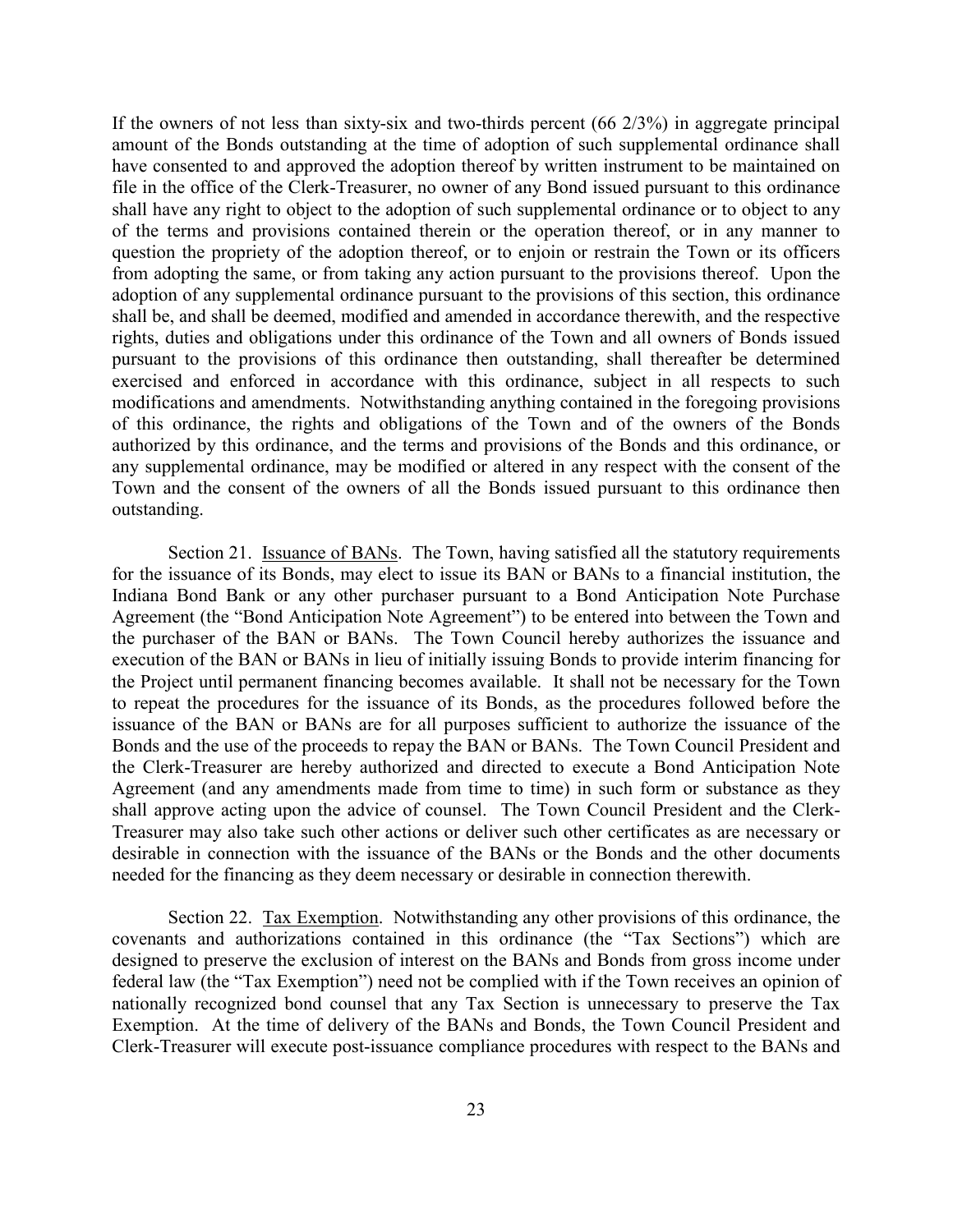Bonds relating to continued compliance of the Town with respect to the Tax Sections to preserve the Tax Exemption.

Section 23. Continuing Disclosure. If necessary in order for the purchaser of the Bonds or BANs to comply with the Rule, the Town Council President and Clerk-Treasurer are hereby authorized to execute and deliver, in the name and on behalf of the Town, an agreement by the Town to comply with the requirements of a continuing disclosure undertaking by the Town pursuant to subsection (b)(5) of the Rule, and any amendments thereto from time to time (the "Continuing Disclosure Agreement"). The Town hereby covenants and agrees that it will comply with and carry out all of the provisions of the Continuing Disclosure Agreement.

Section 24. Debt Limit Not Exceeded. The Town represents and covenants that the Bonds herein authorized, when combined with other outstanding indebtedness of the Town, will not exceed any applicable constitutional or statutory limitation on the Town's indebtedness.

Section 25. Severability. If any section, paragraph or provision of this ordinance shall be held to be invalid or unenforceable for any reason, the invalidity or unenforceability of such section, paragraph or provision shall not affect any of the remaining provisions of this ordinance.

Section 26. Headings. The headings or titles of the several sections of this ordinance shall be solely for convenience of reference and shall not effect the meaning, construction or effect of this ordinance.

Section 27. Conflicting Ordinances. All ordinances and parts of ordinances in conflict herewith are hereby repealed.

Section 28. Effective Date. This ordinance shall be in full force and effect from and after its passage.